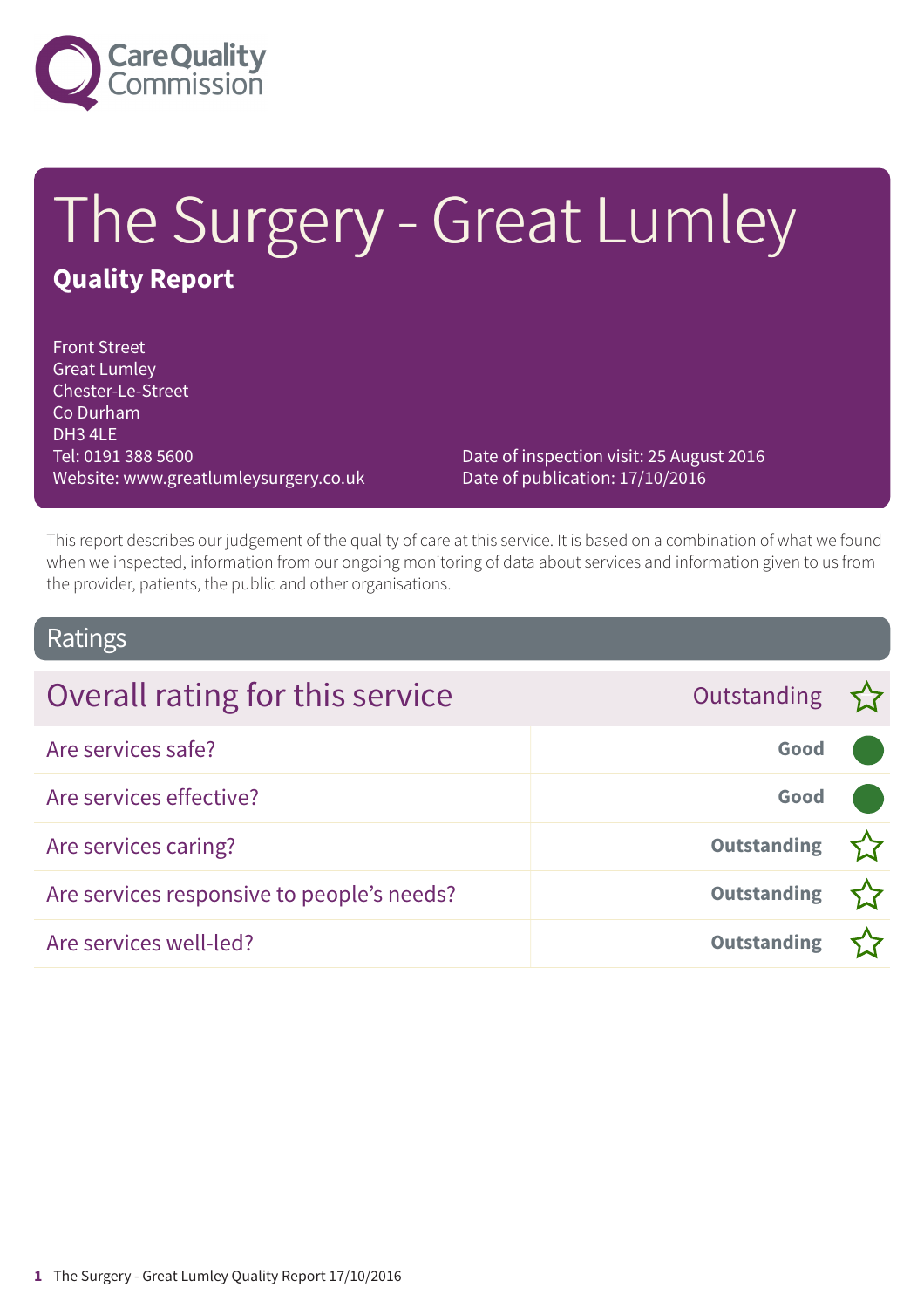### **Contents**

| Summary of this inspection                  | Page           |  |
|---------------------------------------------|----------------|--|
| Overall summary                             | $\overline{2}$ |  |
| The five questions we ask and what we found | $\overline{4}$ |  |
| The six population groups and what we found | 9              |  |
| What people who use the service say         | 13             |  |
| Outstanding practice                        | 13             |  |
| Detailed findings from this inspection      |                |  |
| Our inspection team                         | 14             |  |
| Background to The Surgery - Great Lumley    | 14             |  |
| Why we carried out this inspection          | 14             |  |
| How we carried out this inspection          | 14             |  |
| Detailed findings                           | 16             |  |

### Overall summary

### **Letter from the Chief Inspector of General Practice**

We carried out an announced comprehensive inspection at The Surgery, Great Lumley on 25 August 2016. Overall the practice is rated as outstanding.

Our key findings across all the areas we inspected were as follows:

- Kindness and compassion was fundamental to the practice ethos and we were told that patients were at the centre of what they did. This was corroborated by patient survey results, what we were told by patients on the day and via completed questionnaires.
- The practice used innovative and proactive methods to improve patient outcomes, working with other local providers to share best practice. For example they had taken on the role of extended diabetes care for patients in the local area due to an identified need for the service; this included insulin initiation and had required extra staff training. GPs had also undertaken extra training in gynaecology, dermatology and cardiology following identification

of a high number of their patients requiring this care. This increase in expertise showed a reduction in referrals to secondary care in these areas because of this.

- The practice funded care for pre-diabetic patients and performed reviews on these patients in order to prevent disease progression. They had provided this service for two years.
- The practice worked closely with other organisations and with the local community in planning how services were provided to ensure that they met patients' needs. For example they worked closely with local charities and the Carer's Association, enabling their patients to benefit from services they had to offer.
- The practice had a clear vision which had quality and safety as its top priority. The strategy was regularly reviewed and discussed with staff. Staff told us that there was no hierarchy in the team and that they felt supported and valued.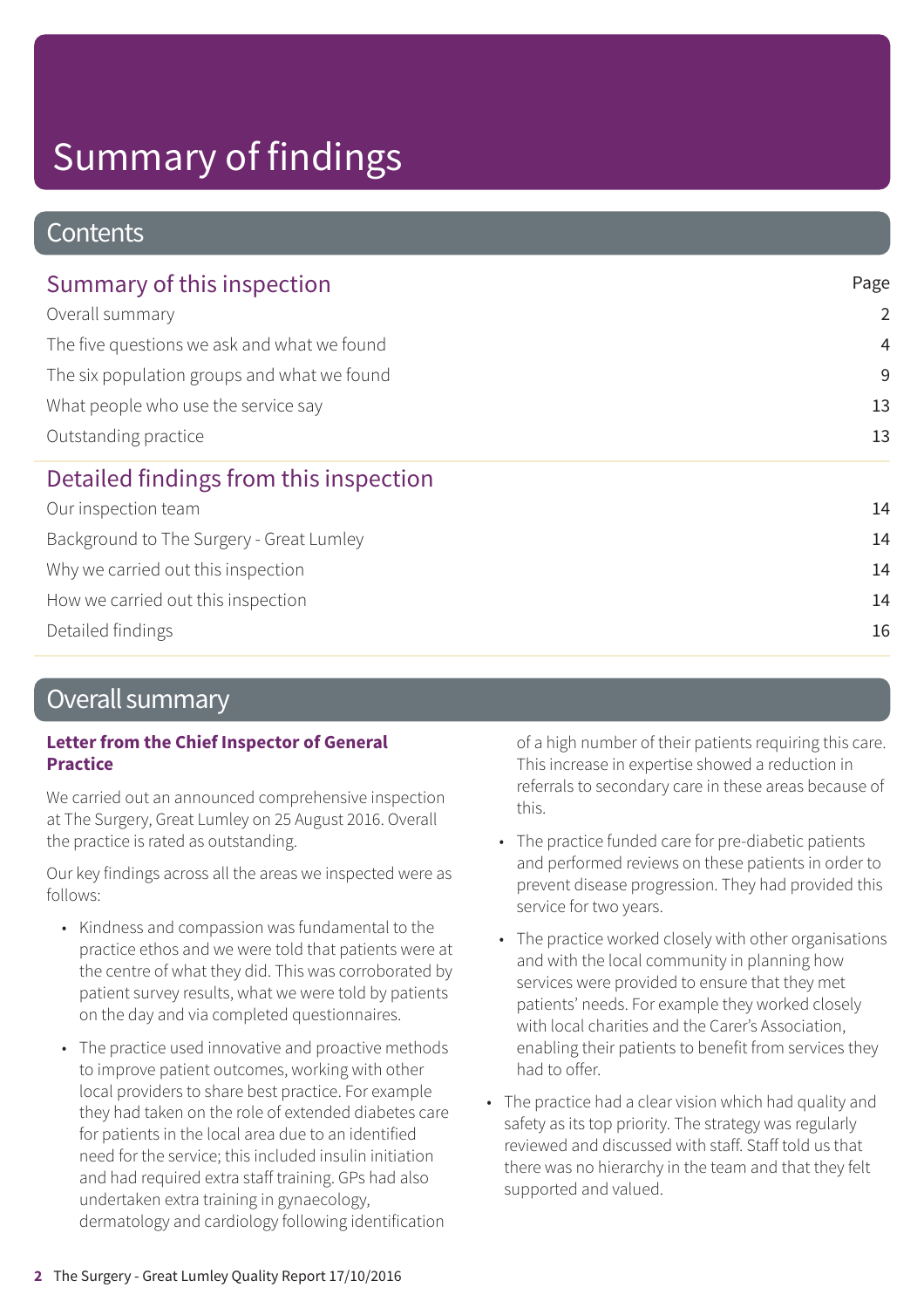- Following the loss of two key members of staff the practice had recognised that staff were unsettled due to the uncertainty and change and they had completed a team forming and building exercise. They had also introduced staff reward schemes.
	- The practice had strong and visible clinical and managerial leadership and governance arrangements. Leadership was a priority at the practice and they were busy developing their new business plan, which was to be shared with staff. Continuous improvement was embedded into the culture of the practice. In response to the Patient Survey results, the practice had had a whole team effort focussing on shared decision making with patients. The results in this area had improved substantially following this.

We saw several areas of outstanding practice:

The practice had purchased equipment to provide near patient testing to patients. This ensured correct treatment with antibiotics was provided and had reduced antibiotic prescribing figures in line with national guidance.

The practice worked strongly with the local community and patients told us there was a strong family feel and sense of community spirit. The practice had implemented a scheme whereby patients in need were provided with hygiene packs made up by the Women's Union if they were admitted to hospital. These included essential toiletries.

The leadership in the practice drove continuous improvement and staff were accountable for delivering change. Safe innovation was celebrated. There was a clear proactive approach to seeking out and embedding new ways of providing care and treatment. The practice had introduced the 'Extra Mile' and 'Make a Difference' schemes to incentivise and reward staff and recognise compassionate care.

### **Professor Steve Field (CBE FRCP FFPH FRCGP)**

Chief Inspector of General Practice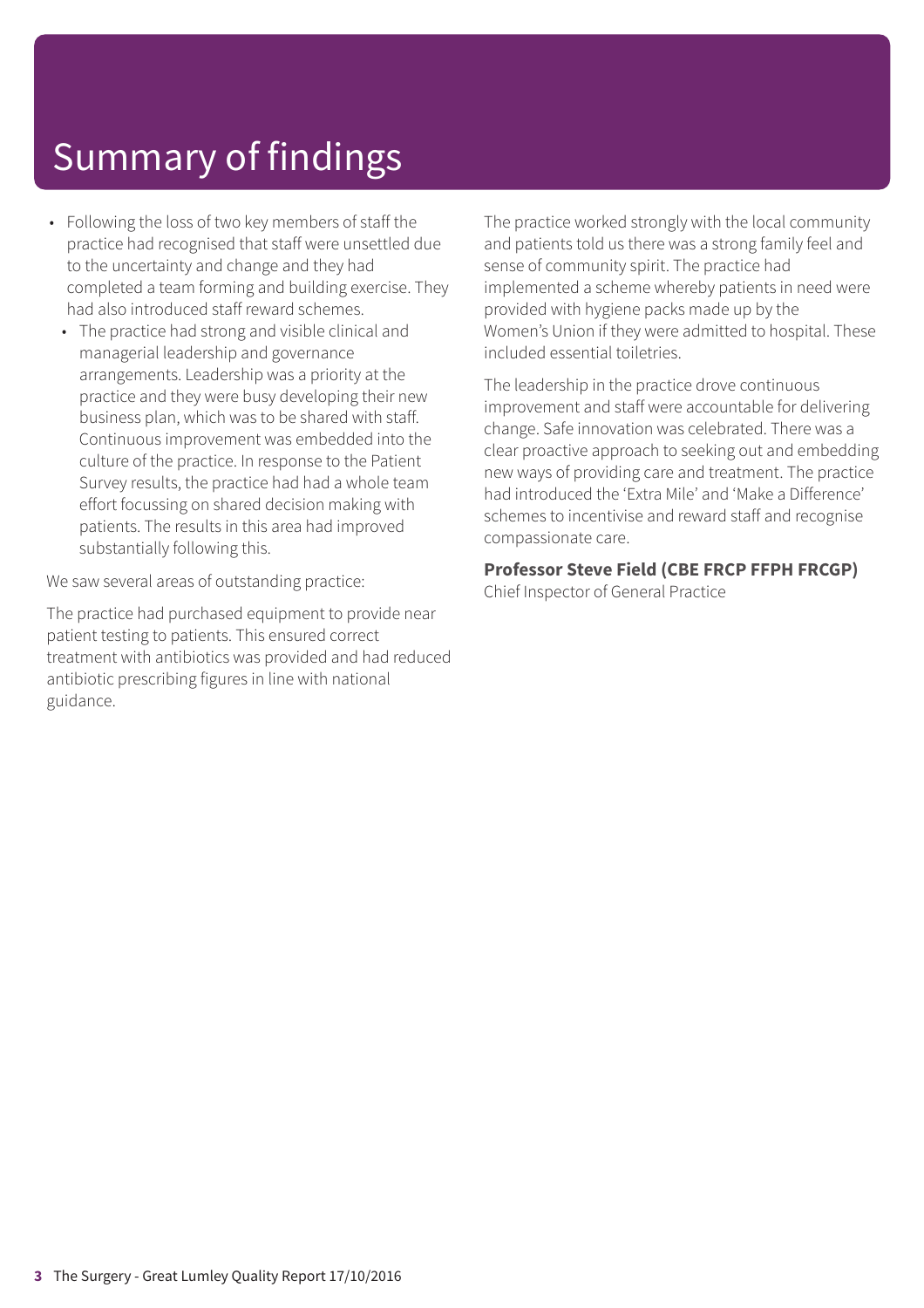### The five questions we ask and what we found

We always ask the following five questions of services.

#### **Are services safe? GOOD**

The practice is rated as good for providing safe services.

- There was an effective system in place for reporting and recording significant events
- Lessons were shared to make sure action was taken to improve safety in the practice.
- When things went wrong patients received reasonable support, truthful information, and a written apology. They were told about any actions to improve processes to prevent the same thing happening again.
- The practice had clearly defined and embedded systems, processes and practices in place to keep patients safe and safeguarded from abuse. However, not all staff had attended safeguarding children and information governance training in the past year.
- Risks to patients were assessed and well managed.

#### **Are services effective? GOOD**

The practice is rated as good for providing effective services.

- Data from the Quality and Outcomes Framework (QOF) showed patient outcomes were at or above average compared to the national average. Uptake figures for cervical, breast and bowel screening and childhood immunisations were above local and national averages.
- Staff assessed needs and delivered care in line with current evidence based guidance.
- Clinical audits demonstrated quality improvement.
- There was evidence of appraisals and personal development plans for all staff.
- Staff worked with other health care professionals to understand and meet the range and complexity of patients' needs.
- The practice had provided a C-reactive protein (CRP) machine which had contributed to a reduction in antibiotic prescribing (out of a total of 77 patients tested over 7 months, only 17 received antibiotics - a reduction of 78% from the previous year). The CCG were monitoring use of this machine and considering rolling it out to other practices.
- Staff had the skills, knowledge and experience to deliver effective care and treatment.

**Good –––**

**Good –––**

**4** The Surgery - Great Lumley Quality Report 17/10/2016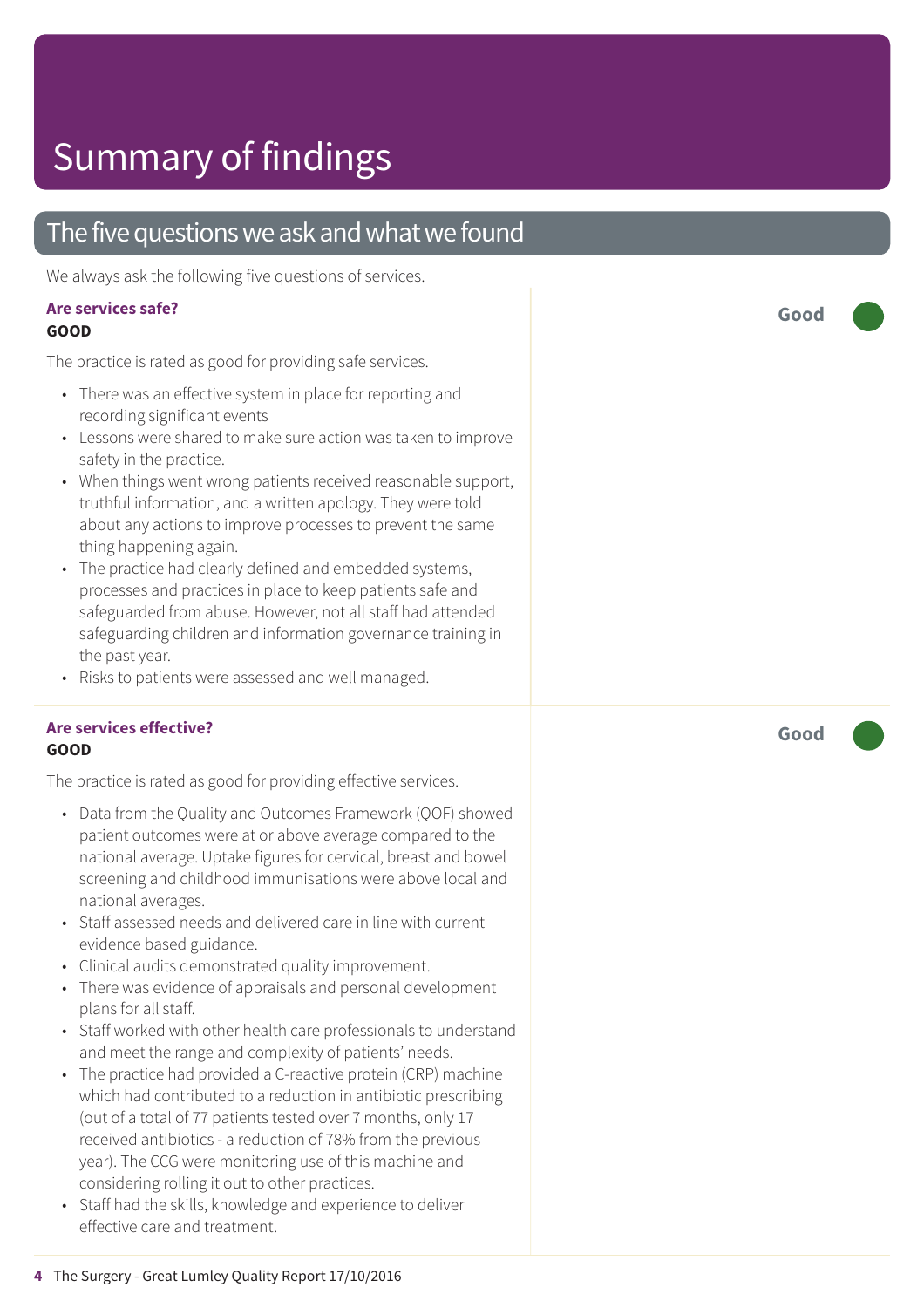- The practice could demonstrate a reduction in referral rates in dermatology and cardiology.
- For over a year the practice had been taking part in peer review of referrals to ENT, orthopaedics, gynaecology and other areas of high referral activity with neighbouring practices.Referrals were reviewed against local guidance.

The practice had effectively monitored patients who were at risk of developing diabetes. Improvements had been seen in 33 patients (7.7%) with 20 (4.7%) patients who now had a normal HbA1c of less than 41mmol/mol. This meant that they were no longer classed at risk of developing Type 2 Diabetes (if they maintained their HbA1c at this level or below).

### **Are services caring? OUTSTANDING**

The practice is rated as outstanding for providing caring services. Data from the national GP patient survey showed patients rated the practice higher than others for almost all aspects of care. We were shown 86 thank you cards from patients received in the last year. Feedback from patients about their care and treatment was consistently positive.

We observed a strong patient-centred culture:

- Staff were motivated and inspired to offer kind and compassionate care and worked to overcome obstacles to achieving this. Examples of this included staff going the extra mile to search for a patient with dementia who had left the practice and was confused, to ensure his safety.
- The practice told us that their patients were at the centre of everything they do: For example 100% of patients said they had confidence and trust in the last GP they saw compared to the CCG average of 97% and the national average of 95%.
- The ethos of the surgery was that staff would be kind to their patients and have a warm manner and this was seen on the day of inspection. Patients we spoke with on the day and the patient survey results corroborated this: For example, 95% of patients said they found the receptionists at the practice helpful compared to the CCG average of 90% and the national average of 87%, 99% of patients said the last GP they spoke to was good at treating them with care and concern compared to the national average of 85% and 99% of patients said the last nurse they spoke to was good at treating them with care and concern compared to the national average of 91%.

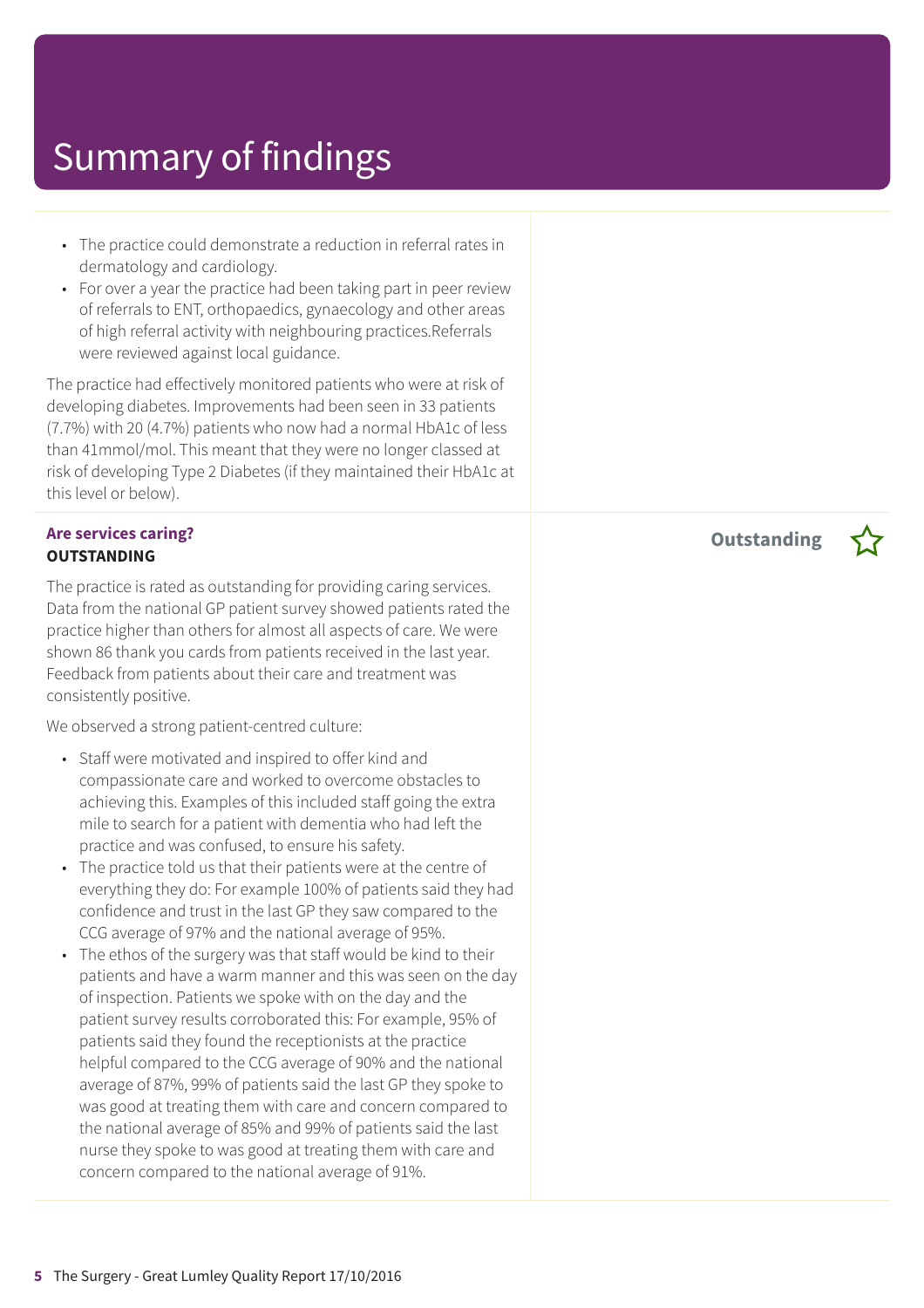- The practice provided 'Lumley surgery Teddy Bears' to give to poorly or distressed children and emergency hygiene packs to patients who were to be admitted to hospital and needed them.
- The practice operated two quarterly staff award schemes, 'Make a difference' and the 'Extra Mile' award to reward and recognise compassionate care.
- We found many positive examples to demonstrate how patient's choices and preferences were valued and acted on. An example included: patients who had unplanned admittance to hospital were contacted by their GP on discharge and asked their opinion on what they thought may have avoided the admission. 100% of patients said the GP was good at listening to them compared to the clinical commissioning group (CCG) average of 91% and the national average of 89% and 100% of patients said the GP gave them enough time compared to the CCG average of 90% and the national average of 87%.
- We were told by members of the Patient Participation Group that the practice was a vital part of the community and that people in the village felt very lucky to have it. Also the staff at the practice knew their patients and evidence suggested this was of huge benefit to both parties.

#### **Are services responsive to people's needs? OUTSTANDING**

The practice is rated as outstanding for providing responsive services.

- Practice staff reviewed the needs of its local population and engaged with the NHS England Area Team and Clinical Commissioning Group to secure improvements to services where these were identified. This included participation in the 'frail and elderly' scheme and the 'weekend support for vulnerable patients' scheme.
- The practice participated in the unplanned admission scheme.
- The practice was one of only four in the local area to have been given approval by the CCG to offer comprehensive diabetes care, including insulin initiation, as they had ensured that staff were trained in this area. They offered this service to their own patients, and in the future would be offering this service to patients within the Chester-Le-Street Federation if their practices were not able to deliver this care.All nurses and GP's were to have further training in this area.
- The practice had invested in equipment including a dermoscope and near patient testing machine in response to identification of patient need in those areas. Antibiotic

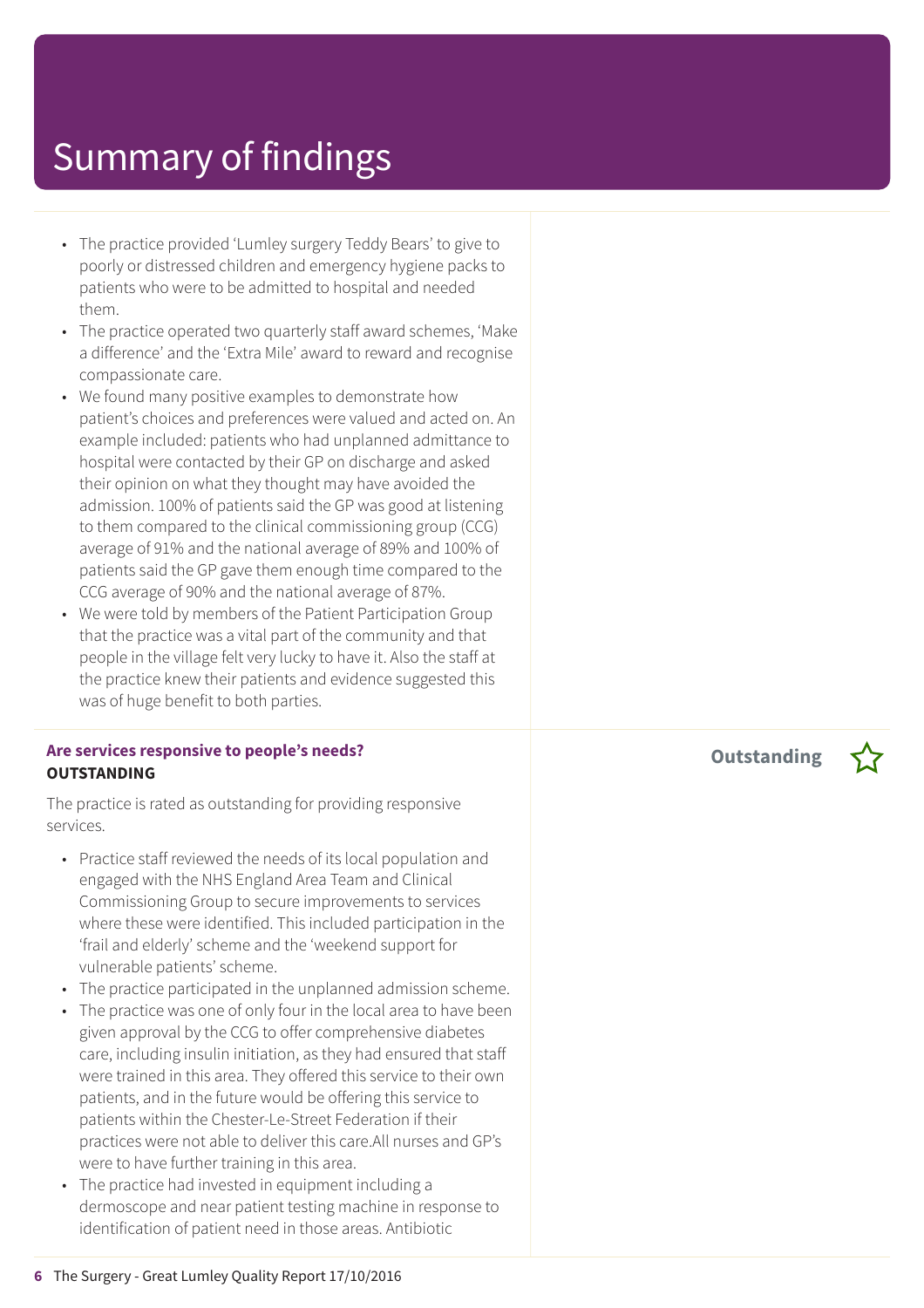prescribing by the practice had reduced considerably in the last year due to the investment in equipment and training. They were able to evidence that this had also reduced referrals to hospital and provided care close to home for their patients.

- The practice offered Saturday morning clinics for working patients.
- Patients said they found it easy to make an appointment with a named GP and there was continuity of care, with urgent appointments available the same day.
- Patient survey results were consistently higher than other practices, both locally and nationally, recent results were that they were 8/7612 surgeries in England.
- The practice had good facilities and was well equipped to treat patients and meet their needs.
- The GPs in the practice had undertaken further training in gynaecology (including endometrial sampling which they funded) and cardiology as these areas had been identified as areas of high referral rates previously. The practice participated in peer review of referrals with other practices to help ensure that they were appropriate to patient's needs. Referral rates had reduced following this: Referrals to dermatology hadreduced by seven patients (41%) in quarter 1 2014/2015 to quarter 1 2015/ 2016 (with an increased direct referral rate to plastic surgery)
- Referrals to cardiology had reduced by 15 patients (37%) from quarter 1 2014/2015 to quarter 1 2015/2016.
- The practice employed a clinical pharmacist who supported staff at the practice through review of medicines prescribed, promoting best practice and providing advice for prescribing.
- Information about how to complain was available and easy to understand and evidence showed the practice responded quickly to issues raised. Learning from complaints was shared with staff and other stakeholders.

### **Are services well-led? OUTSTANDING**

The practice is rated as outstanding for being well-led.

- A systematic approach was taken to working with other organisations and the community to improve care outcomes, tackle health inequalities and obtain best value for money.
- Safe innovation was celebrated. There was a clear proactive approach to seeking out and embedding new ways of providing care and treatment. The practice hosted Practice Development

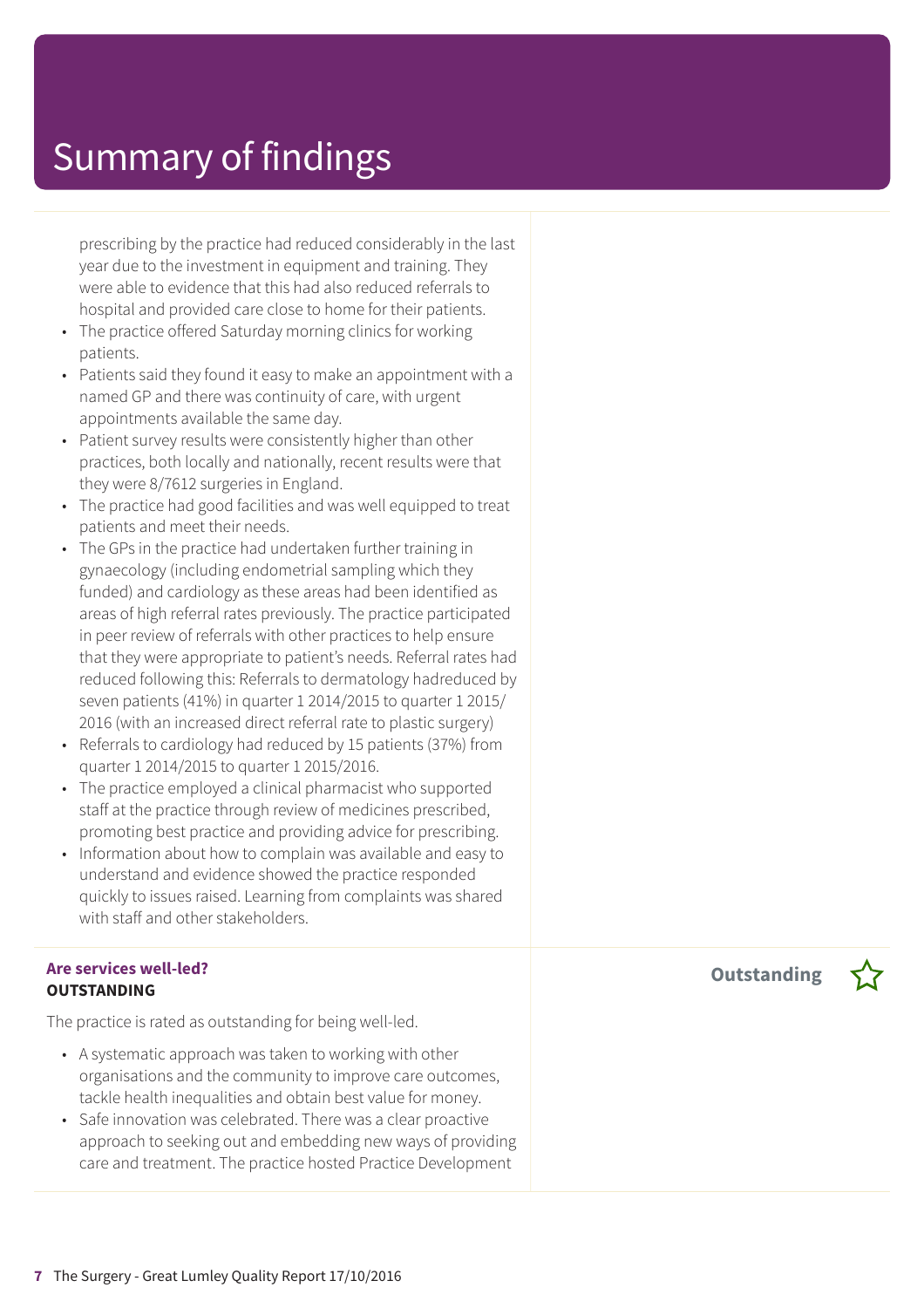half days twice yearly and team building events had been implemented. The practice had introduced the 'Extra Mile' and 'Make a Difference' schemes which provided financial reward to staff who demonstrated kindness and care.

- The practice had acknowledged that there had been a period of unsettlement at the beginning of last year due to the senior partner retiring and the practice manager leaving and had taken steps to mitigate any unrest. The senior partner had completed extended leadership and coaching training and planned to extend her knowledge and skills further in this area. This included the use of research theory to identify strengths and roles of individual team members. We were told that this had increased the team cohesion and patient survey results had considerably improved following this initiative. Feedback from staff was very positive.
- There was a high level of constructive engagement with staff and a high level of staff satisfaction. Staff told us that they felt valued and that they were part of a team with no hierarchy. Staff were involved in whole team meetings. Staff were proud of the organisation as a place to work and spoke highly of the culture. There were consistently high levels of constructive staff engagement. Staff at all levels were actively encouraged to raise concerns.
- There was strong collaboration and support across all staff and a common focus on improving quality of care and people's experiences. High standards were promoted and owned by all practice staff and teams worked together across all roles. Staff provided cover for each other to go the extra mile, an example of this was the tracking down of a confused patient, staff had been alarmed when he had left the practice alone and consequently found him and brought him to safety.
- The practice had a very engaged patient participation group which influenced practice development. Feedback from the PPG was very positive and they told us that they felt the relationship was mutually beneficial and respectful.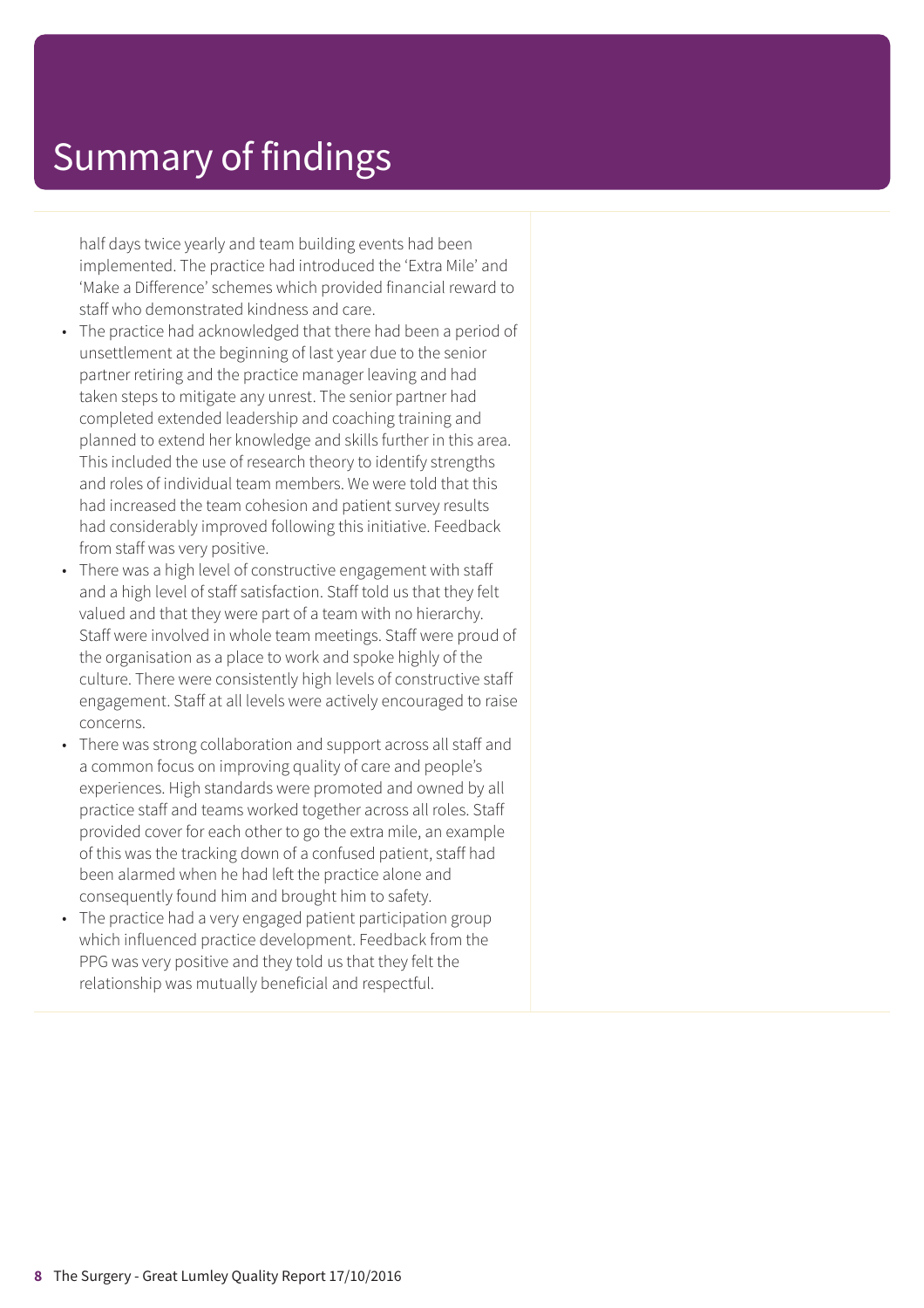### The six population groups and what we found

We always inspect the quality of care for these six population groups.

#### **Older people OUTSTANDING**

The practice is rated as outstanding for the care of older people.

- The practice offered proactive, personalised care to meet the needs of the older people in its population.
- The practice was responsive to the needs of older people, and offered home visits and urgent appointments for those with enhanced needs.
- The practice participated in a frail and elderly scheme in conjunction with the Clinical Commissioning Group whereby trained practice nurses carried out home assessments. Those assessed as having further needs were signposted onwards as appropriate.
- The practice offered a weekend support for vulnerable patient's scheme in conjunction with the Clinical Commissioning Group. Patients identified as potentially needing contact over the weekend were informed of the scheme and telephone contacts or visits were arranged.
- GPs had extended their skills in cardiology, gynaecology and dermatology to improve the service to their patients.
- The practice pharmacist carried out reviews for elderly patients on multiple medications in their own home including patients who were not housebound.

### **People with long term conditions OUTSTANDING**

The practice is rated as outstanding for the care of people with long-term conditions.

- Nursing staff had lead roles in chronic disease management and patients at risk of hospital admission were identified as a priority.
- The percentage of patients with diabetes, on the register, whose last measured total cholesterol (measured within the preceding 12 months) was 5 mmol/l or less (01/04/2014 to 31/ 03/2015) was 81% which was in line with local figures of 81% and national figures of 81%.
- The percentage of patients with diabetes, on the register, in whom the last HbA1c was 64 mmol/mol or less in the preceding 12 months (01/04/2014 to 31/03/2015) was 86% which was above local figures of 81% and national figures of 78%.

**Outstanding –**

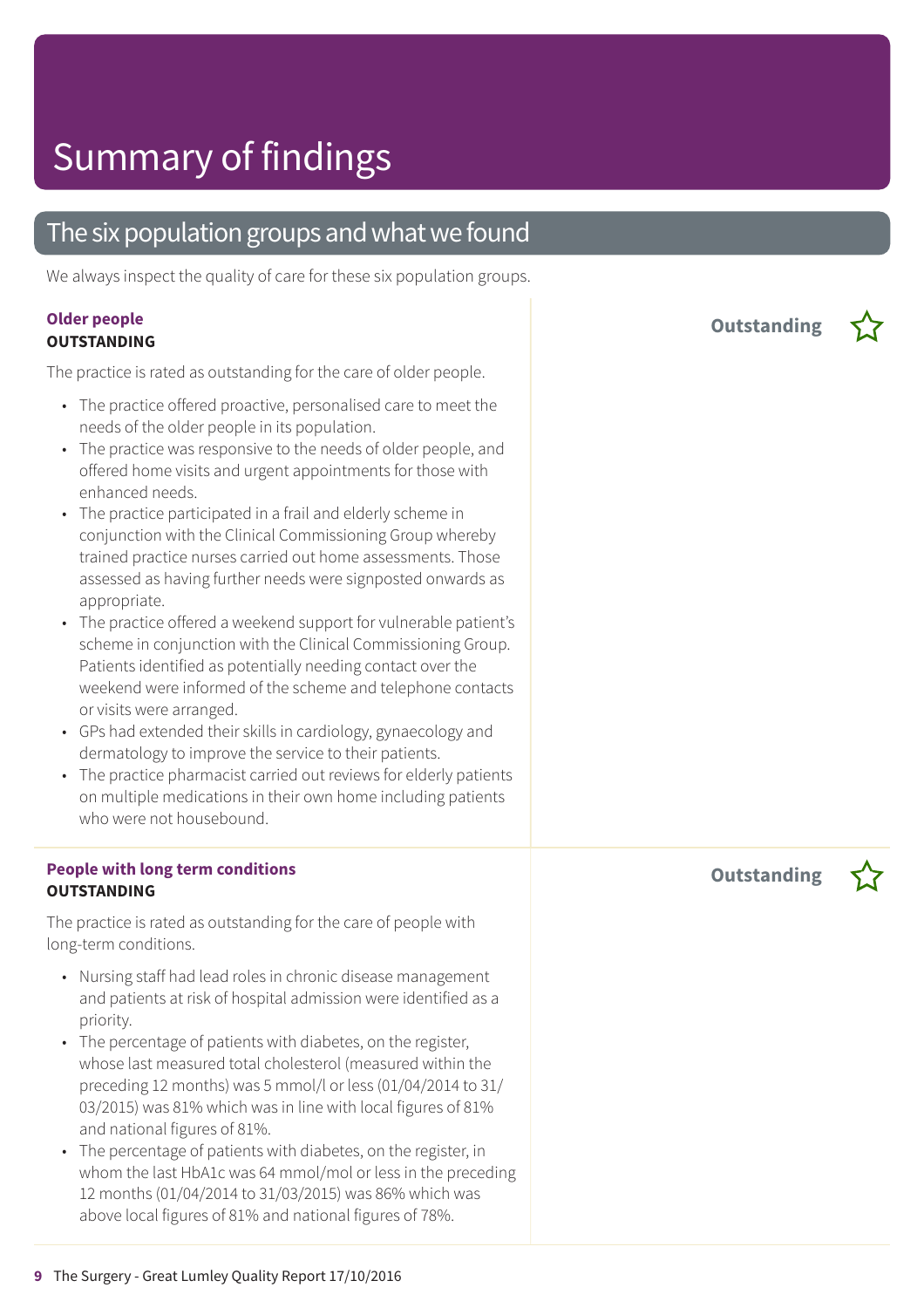- Longer appointments and home visits were available when needed.
- All these patients had a named GP and a structured annual review to check their health and medicines needs were being met. For those patients with the most complex needs, the named GP worked with relevant health and care professionals to deliver a multidisciplinary package of care.
- The practice staff had undertaken extra training in diabetes and were responsible for providing a new service to their own patients and also diabetic patients in the federation area. This was in response to the present service being discontinued and was due to commence shortly.
- Patients benefitted from near patient testing due to equipment purchased by the practice. This ensured that they were treated appropriately with antibiotics.
- The practice pharmacist carried out reviews for patients on multiple medications.

#### **Families, children and young people OUTSTANDING**

The practice is rated as outstanding for the care of families, children and young people.

- There were systems in place to identify and follow up children living in disadvantaged circumstances and who were at risk, for example, children and young people who had a high number of A&E attendances. Immunisation rates were high for all standard childhood immunisations.
- Patients told us that children and young people were treated in an age-appropriate way and were recognised as individuals, and we saw evidence to confirm this.
- The percentage of women aged 25-64 whose notes recorded that a cervical screening test had been performed in the preceding 5 years (01/04/2014 to 31/03/2015) was 85% which was in line with local figures of 83% and national figures of 82%.
- Appointments were available outside of school hours and the premises were suitable for children and babies.
- We saw positive examples of joint working with midwives, health visitors and school nurses.
- The practice provided knitted teddy bears to babies and children who were distressed or poorly.
- The practice ran a well woman clinic with extended contraceptive and women's health advice including endometrial sampling, which was overseen by a GP with extended training in gynaecology.

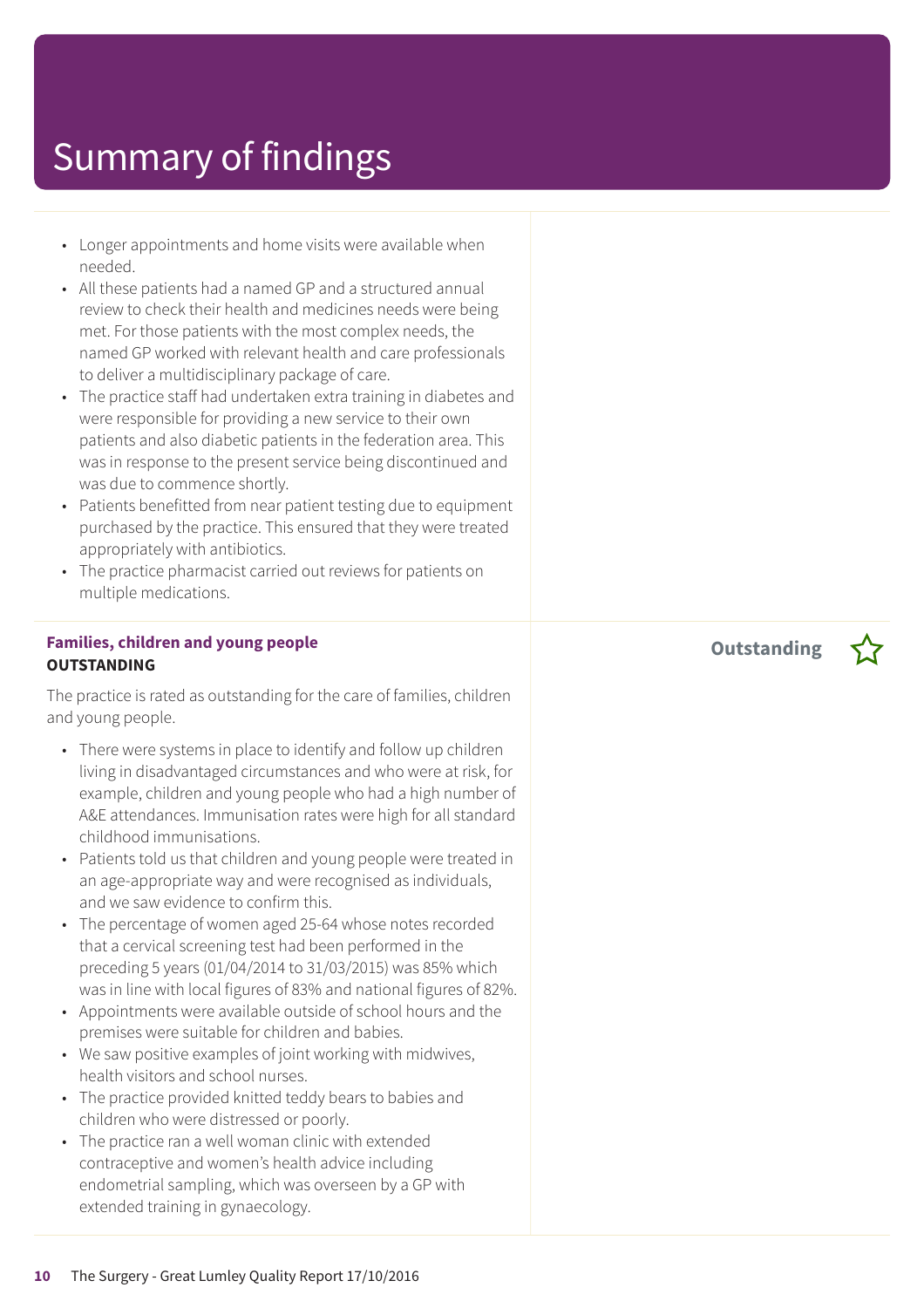### **Working age people (including those recently retired and students)**

### **OUTSTANDING**

The practice is rated as outstanding for the care of working-age people (including those recently retired and students).

- The needs of the working age population, those recently retired and students had been identified and the practice had adjusted the services it offered to ensure these were accessible, flexible and offered continuity of care.
- The practice was proactive in offering online services as well as a full range of health promotion and screening that reflects the needs for this age group.
- Patients at risk of developing diabetes had been identified by the practice and were called in for regular reviews. This had been originally been implemented two years ago as part of the 'improving outcomes scheme' with the CCG but had been continued and had now been funded by the practice for six months.

#### **People whose circumstances may make them vulnerable OUTSTANDING**

The practice is rated as outstanding for the care of people whose circumstances may make them vulnerable.

- The practice held a register of patients living in vulnerable circumstances including those with a learning disability.
- The practice offered longer appointments for patients with a learning disability.
- The practice regularly worked with other health care professionals in the case management of vulnerable patients.
- The practice informed vulnerable patients about how to access various support groups and voluntary organisations. We were told that the practice staff knew their patients and could identify causes for concern.
- Vulnerable patients who were admitted to hospital were provided with a hygiene pack which included toiletries.
- Staff knew how to recognise signs of abuse in vulnerable adults and children. Staff were aware of their responsibilities regarding information sharing, documentation of safeguarding concerns and how to contact relevant agencies in normal working hours and out of hours.

**People experiencing poor mental health (including people with dementia) OUTSTANDING**

**Outstanding –**





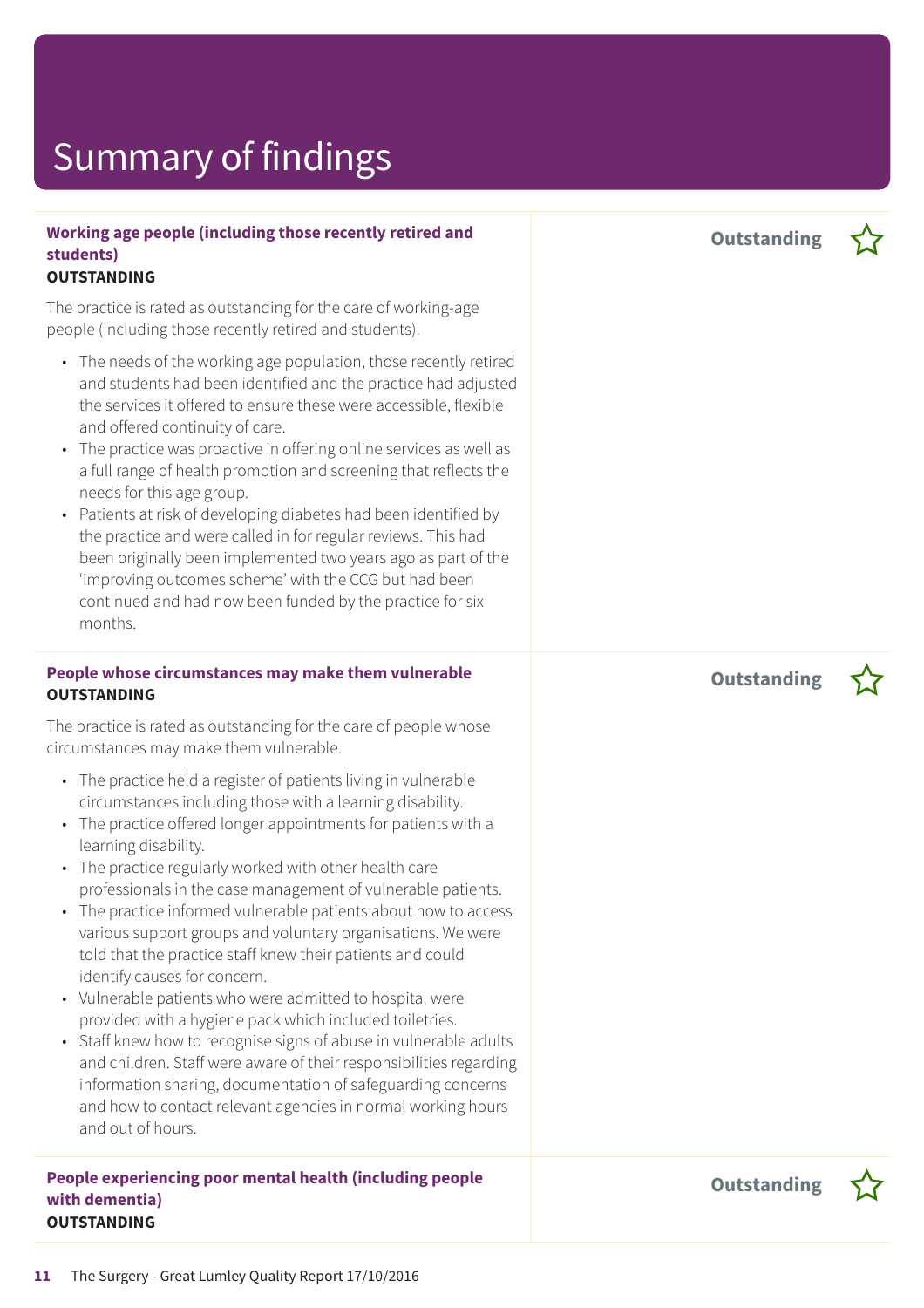The practice is rated as outstanding for the care of people experiencing poor mental health (including people with dementia).

- The percentage of patients with schizophrenia, bipolar affective disorder and other psychoses who had a comprehensive, agreed care plan documented in the record, in the preceding 12 months (01/04/2014 to 31/03/2015) was 93% which was above the local average of 90% and the national average of 88%.
- The practice regularly worked with multi-disciplinary teams in the case management of patients experiencing poor mental health, including those with dementia.
- The practice carried out advance care planning for patients with dementia.
- The practice had told patients experiencing poor mental health about how to access various support groups and voluntary organisations. They had strong links with the local mental health charity.
- The practice had a system in place to follow up patients who had attended accident and emergency where they may have been experiencing poor mental health.
- Staff had a good understanding of how to support patients with mental health needs and dementia.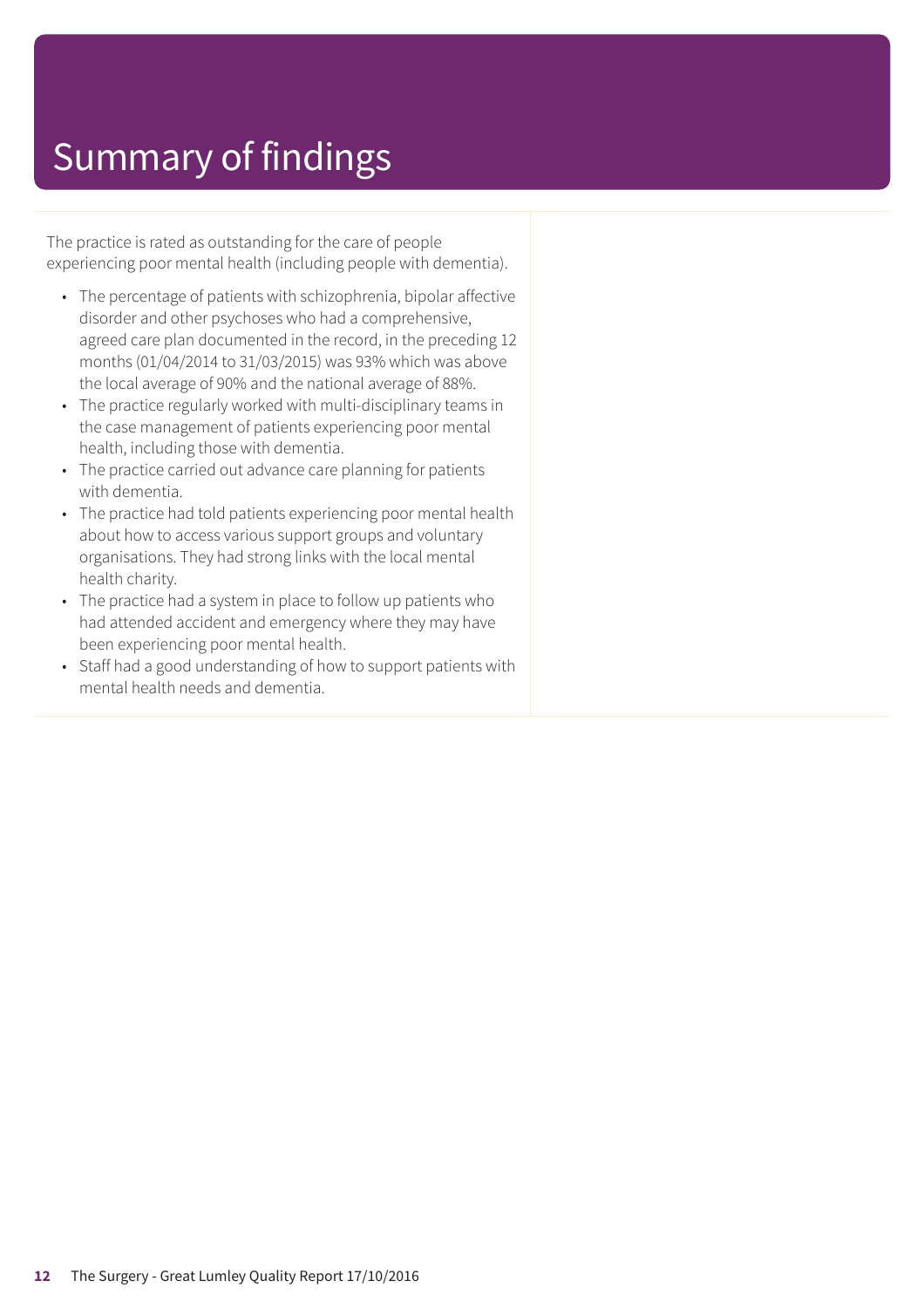### What people who use the service say

The national GP patient survey results were published on 7 July 2016. The results showed the practice was performing significantly above local and national averages. 216 survey forms were distributed and 125 were returned. This represented just under 3% of the practice's patient list.

- 96% of patients found it easy to get through to this practice by phone compared to the national average of 73%.
- 96% of patients were able to get an appointment to see or speak to someone the last time they tried compared to the national average of 85%.
- 100% of patients described the overall experience of this GP practice as good compared to the national average of 85%.
- 99% of patients said they would recommend this GP practice to someone who has just moved to the local area compared to the national average of 78%.

As part of our inspection we also asked for CQC comment cards to be completed by patients prior to our inspection. We received 34 comment cards which were all positive about the standard of care received. We also received eight patient questionnaires which we gave out and were completed on the day and spoke with three members of the patient participation group. Key points from the comment cards and questionnaires were that patients felt listened to and supported and that the practice provided kind, friendly and excellent care.

We spoke with 13 patients during the inspection. All 13 patients said they were satisfied with the care they received and thought staff were approachable, committed and caring. The latest friends and families test indicated that 100% of patients would recommend the practice.

### **Outstanding practice**

The practice had purchased equipment to provide near patient testing to patients. This ensured correct treatment with antibiotics was provided and had reduced antibiotic prescribing figures in line with national guidance.

The practice worked strongly with the local community and patients told us there was a strong family feel and sense of community spirit. The practice had implemented a scheme whereby patients in need were provided with hygiene packs made up by the Women's Union if they were admitted to hospital. These included essential toiletries.

The leadership in the practice drove continuous improvement and staff were accountable for delivering change. Safe innovation was celebrated. There was a clear proactive approach to seeking out and embedding new ways of providing care and treatment. The practice had introduced the 'Extra Mile' and 'Make a Difference' schemes to incentivise and reward staff and recognise compassionate care.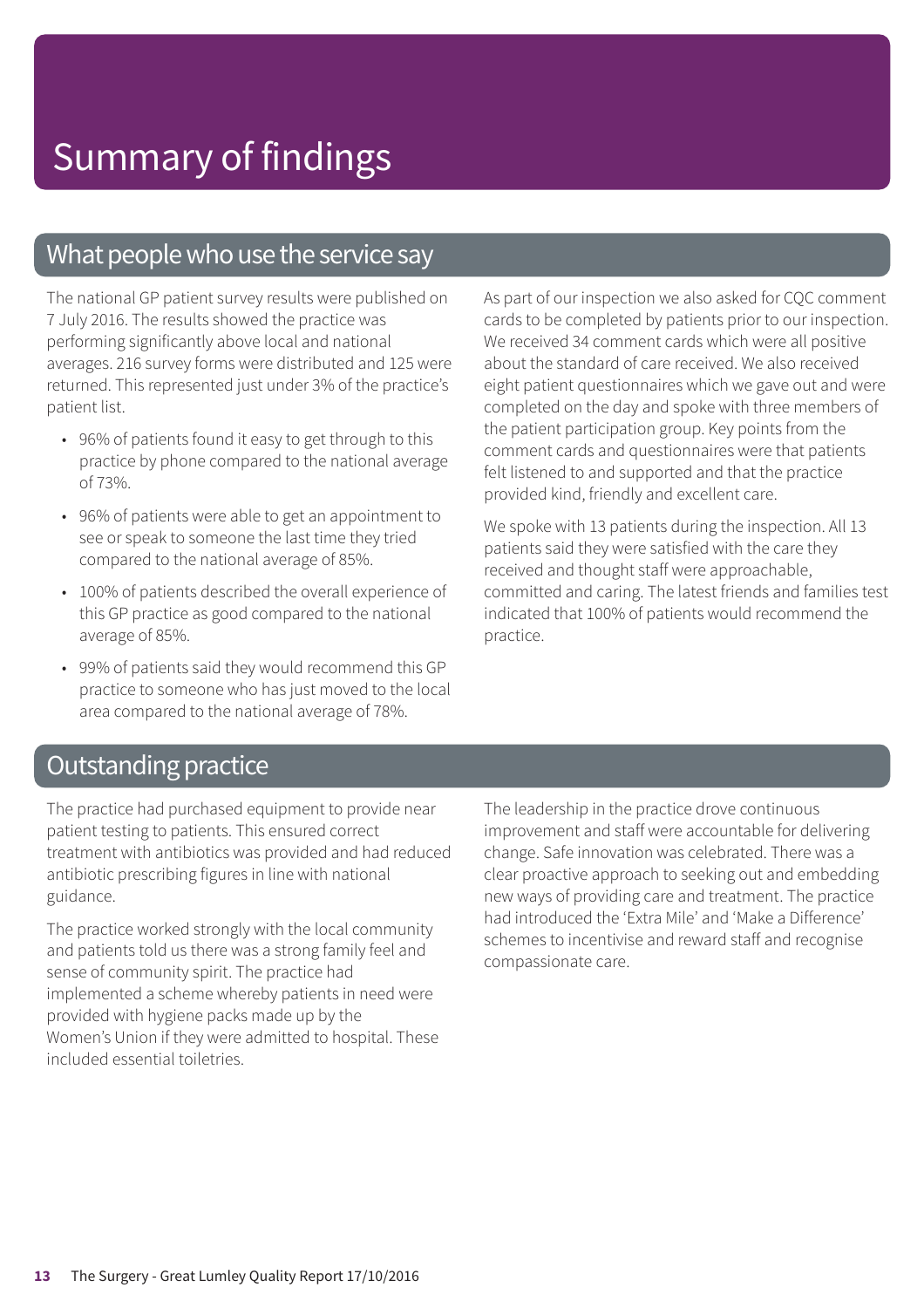

# The Surgery - Great Lumley **Detailed findings**

### Our inspection team

### **Our inspection team was led by:**

Our inspection team was led by a CQC Lead Inspector**.** The team included a GP specialist adviser, and an Expert by Experience.

### Background to The Surgery -Great Lumley

The Surgery, Great Lumley is a purpose built GP premises in Great Lumley, Chester-Le-Street, County Durham. They have a General Medical Services (GMS) contract and also offer enhanced services for example: minor surgery. The practice covers the area of Great Lumley, Chester-Le-Street and is situated approximately two miles from Chester-Le-Street town centre. Car parking facilities are good. Transport links are satisfactory. There is a pharmacy situated behind the practice. There are 4880 patients on the practice list and the majority of patients are of white British background. The practice catchment area is classed as 7 out of 10 in the Indices of Multiple Deprivation (The lower the Indices of Multiple Deprivation (IMD) decile the more deprived an area is). The area is an ex-mining community.

The practice consists of two GP partners, both female. There are also two salaried GPs (one female and one male). One of the salaried GPs is hoping to join the partnership soon. The practice has seen a turnover in staff in the last year as the Senior Partner retired and the Practice Manager left.

The practice is supported by a practice manager along with reception and administration staff. There is a nurse practitioner an independent prescriber, two practice nurses and a health care assistant all of which are female. The practice employs a pharmacist.

The practice is a teaching and training practice, patients are able to be seen by GP's, doctors training to become a GP and Foundation Year two doctors.

The practice is open between 8.15am and 5.45pm Monday to Friday with phone lines open from 8am to 6pm. Appointments are from 8.30am to 5.30pm daily. Extended hours appointments were offered every Saturday from 8am to 10.45am.

Patients requiring a GP outside of normal working hours are advised to contact NHS 111 who will refer them to the GP out of hours service commissioned by North Durham CCG. The Group have an agreement with the CCG that the out of hours service will cover between the hours of 6pm to 6.30pm.

### Why we carried out this inspection

We carried out a comprehensive inspection of this service under Section 60 of the Health and Social Care Act 2008 as part of our regulatory functions. The inspection was planned to check whether the provider is meeting the legal requirements and regulations associated with the Health and Social Care Act 2008, to look at the overall quality of the service, and to provide a rating for the service under the Care Act 2014.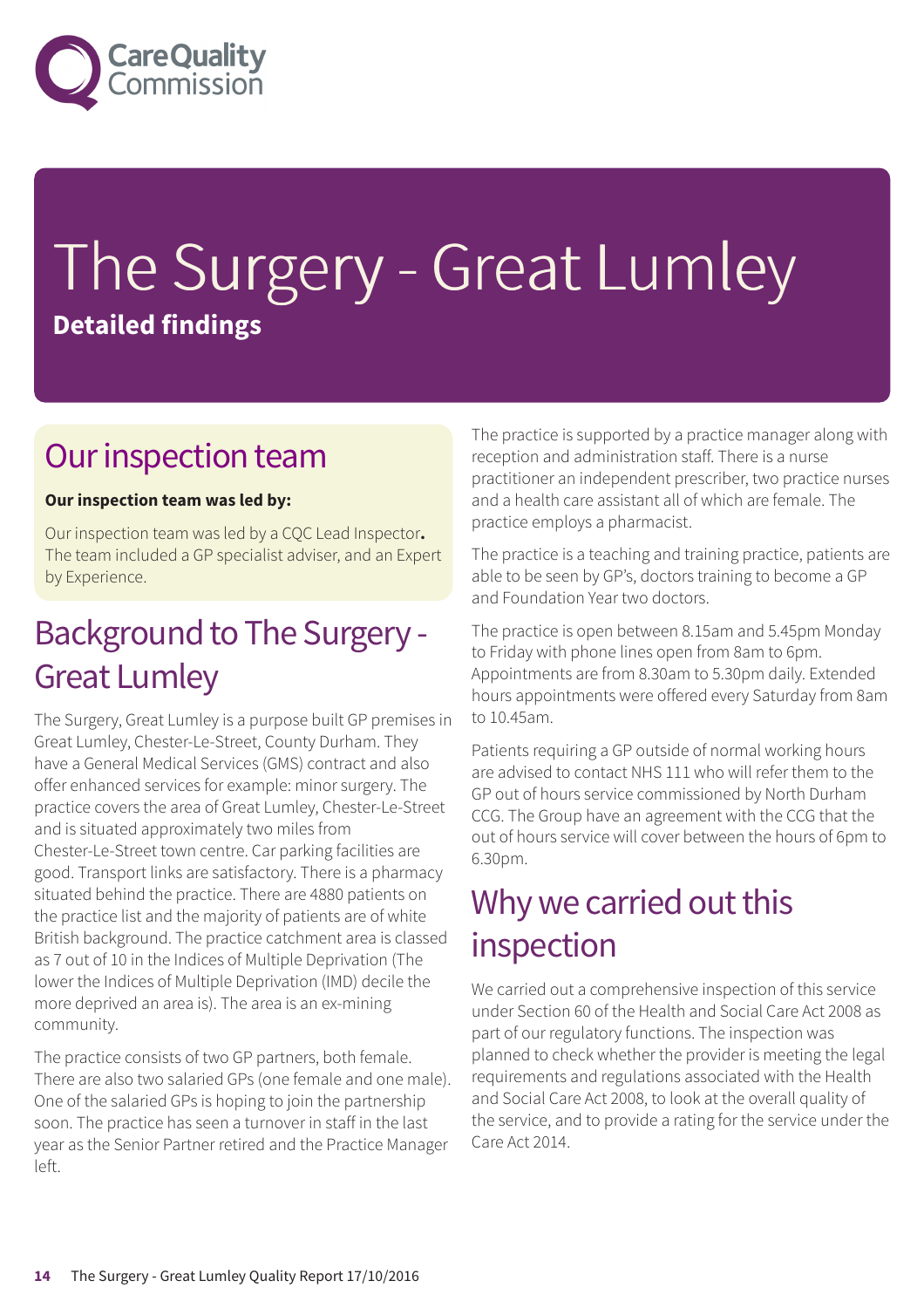# Detailed findings

### How we carried out this inspection

Before visiting, we reviewed a range of information we hold about the practice and asked other organisations to share what they knew. We carried out an announced visit on 25 August 2016. During our visit we:

- Spoke with a range of staff including GPs, managers, nurses and reception and administrative staff and spoke with patients who used the service.
- Observed how patients were being cared for and talked with carers and/or family members
- Reviewed an anonymised sample of the personal care or treatment records of patients.
- Reviewed comment cards where patients and members of the public shared their views and experiences of the service.

To get to the heart of patients' experiences of care and treatment, we always ask the following five questions:

- Is it safe?
- Is it effective?
- Is it caring?
- Is it responsive to people's needs?
- Is it well-led?

We also looked at how well services were provided for specific groups of people and what good care looked like for them. The population groups are:

- Older people
- People with long-term conditions
- Families, children and young people
- Working age people (including those recently retired and students)
- People whose circumstances may make them vulnerable
- People experiencing poor mental health (including people with dementia).

Please note that when referring to information throughout this report, for example any reference to the Quality and Outcomes Framework data, this relates to the most recent information available to the CQC at that time.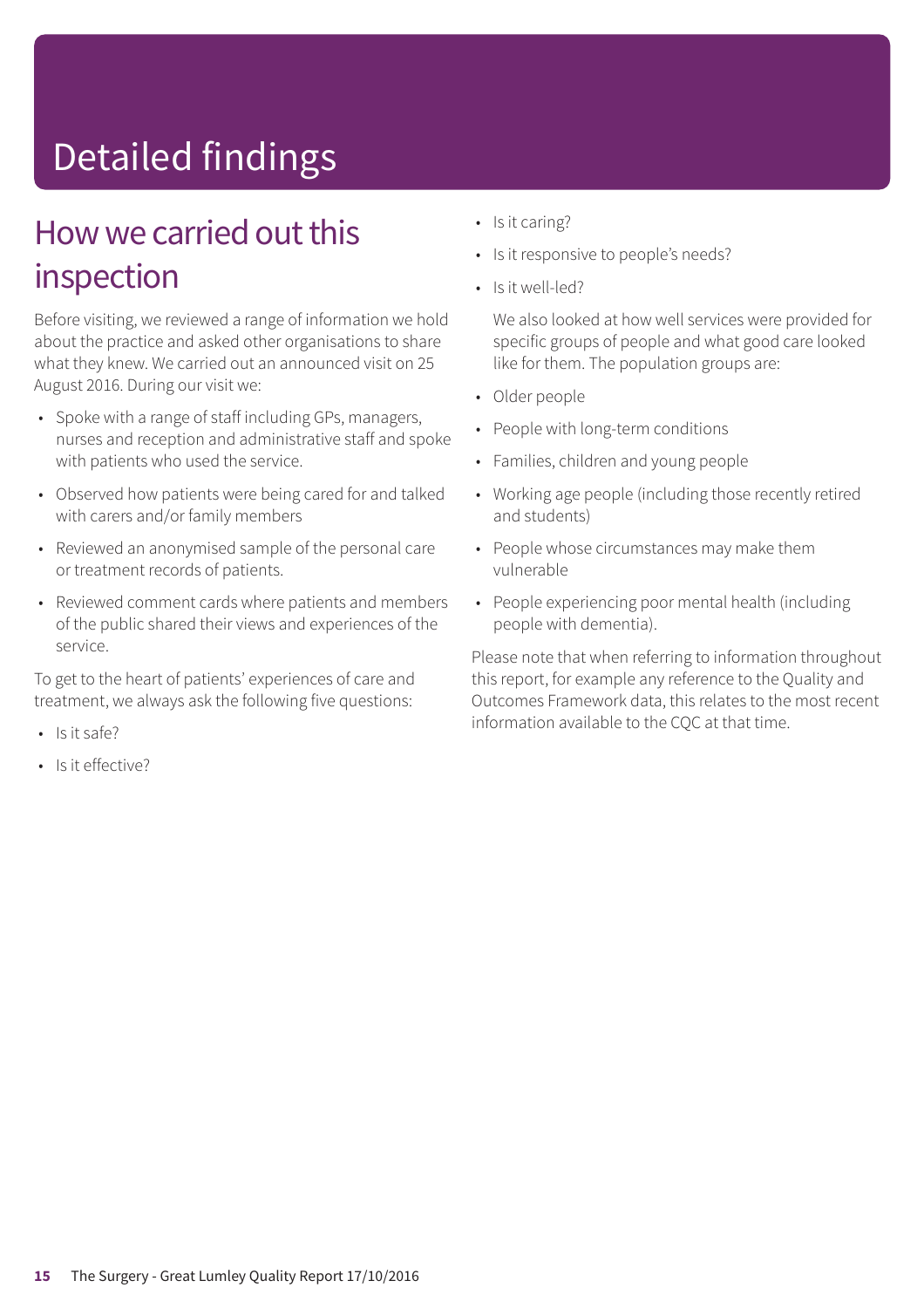# Are services safe?

## **Our findings**

Our findings

### **Safe track record and learning**

There was an effective system in place for reporting and recording significant events.

- Staff told us they would inform the practice manager of any incidents and there was a recording form available on the practice's computer system. The incident recording form supported the recording of notifiable incidents under the duty of candour. (The duty of candour is a set of specific legal requirements that providers of services must follow when things go wrong with care and treatment).
- We saw evidence that when things went wrong with care and treatment, patients were informed of the incident, received reasonable support, truthful information, a written apology and were told about any actions to improve processes to prevent the same thing happening again.
- The practice carried out a thorough analysis of the significant events.

We reviewed safety records, incident reports, patient safety alerts and minutes of meetings where these were discussed. We saw evidence that lessons were shared and action was taken to improve safety in the practice, including a log which detailed action taken in response to Medicines and Healthcare Products Regulatory Agency alerts (MHRA).

### **Overview of safety systems and processes**

The practice had clearly defined and embedded systems, processes and practices in place to keep patients safe and safeguarded from abuse, which included:

• Arrangements were in place to safeguard children and vulnerable adults from abuse. These arrangements reflected relevant legislation and local requirements. Policies were accessible to all staff. The policies clearly outlined who to contact for further guidance if staff had concerns about a patient's welfare. There was a lead member of staff for safeguarding. The GPs attended safeguarding meetings when possible and always provided reports where necessary for other agencies. Staff demonstrated they understood their responsibilities and all had received training on

safeguarding children and vulnerable adults relevant to their role. GPs were trained to child protection or child safeguarding level 3. Nurses were trained to level 2. We found that not all staff had attended safeguarding children training updates within the last year.

- A notice in the waiting room advised patients that chaperones were available if required. All staff who acted as chaperones were trained for the role and had received a Disclosure and Barring Service (DBS) check. (DBS checks identify whether a person has a criminal record or is on an official list of people barred from working in roles where they may have contact with children or adults who may be vulnerable).
- The practice maintained appropriate standards of cleanliness and hygiene. We observed the premises to be clean and tidy. The Nurse Practitioner was the infection control clinical lead who liaised with the local infection prevention teams to keep up to date with best practice. There was an infection control protocol in place and staff had received up to date training. Annual infection control audits were undertaken and we saw evidence that action was taken to address any improvements identified as a result.
- The arrangements for managing medicines, including emergency medicines and vaccines, in the practice kept patients safe (including obtaining, prescribing, recording, handling, storing, security and disposal). Processes were in place for handling repeat prescriptions which included the review of high risk medicines. The practice carried out regular medicines audits, with the support of the local CCG pharmacy teams, to ensure prescribing was in line with best practice guidelines for safe prescribing. Blank prescription forms and pads were securely stored and there were systems in place to monitor their use. One of the nurses had qualified as an Independent Prescriber and could therefore prescribe medicines for specific clinical conditions. She received mentorship and support from the medical staff for this extended role. Patient Group Directions had been adopted by the practice to allow nurses to administer medicines in line with legislation. Health Care Assistants were trained to administer vaccines and medicines against a patient specific prescription or direction from a prescriber.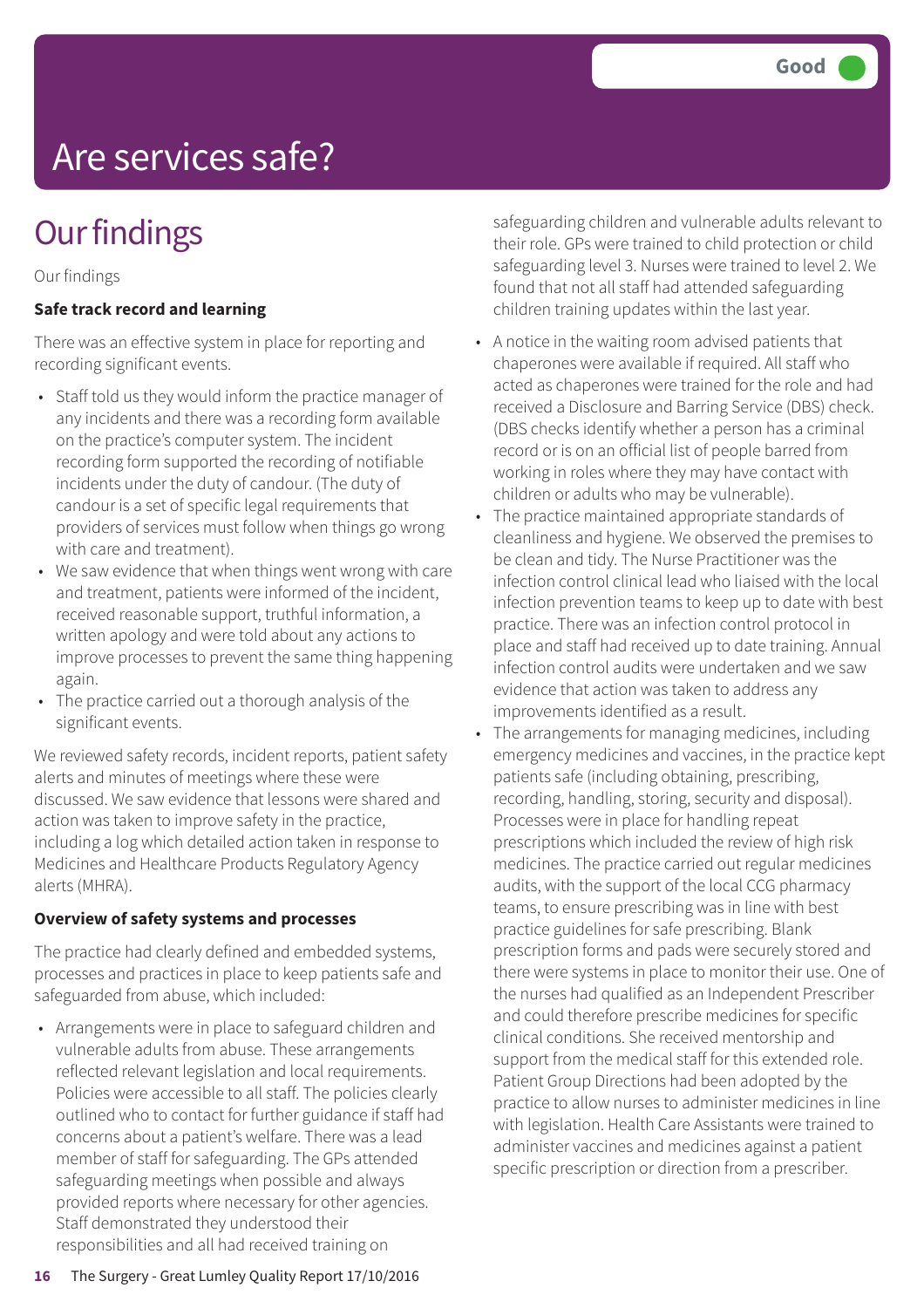### Are services safe?

- The practice ensured that they had systems in place to monitor high risk medications: including safeguards on the computer system, a robust repeat prescribing system and systems in place for disease-modifying antirheumatic drugs (DMARDS) and lithium monitoring.
- We reviewed four personnel files and found appropriate recruitment checks had been undertaken prior to employment. For example, proof of identification, references, qualifications, registration with the appropriate professional body and the appropriate checks through the Disclosure and Barring Service.

#### **Monitoring risks to patients**

Risks to patients were assessed and well managed.

• There were procedures in place for monitoring and managing risks to patient and staff safety. There was a health and safety policy available with a poster in the reception office which identified local health and safety representatives. The practice had up to date fire risk assessments and carried out regular fire drills. All electrical equipment was checked to ensure the equipment was safe to use and clinical equipment was checked to ensure it was working properly. The practice had a variety of other risk assessments in place to monitor safety of the premises such as control of substances hazardous to health and infection control and legionella (Legionella is a term for a particular bacterium which can contaminate water systems in buildings).

• Arrangements were in place for planning and monitoring the number of staff and mix of staff needed to meet patients' needs. There was a rota system in place for all the different staffing groups to ensure enough staff were on duty.

### **Arrangements to deal with emergencies and major incidents**

The practice had adequate arrangements in place to respond to emergencies and major incidents.

- There was an instant messaging system on the computers in all the consultation and treatment rooms which alerted staff to any emergency.
- All staff received annual basic life support training and there were emergency medicines available in the treatment room.
- The practice had a defibrillator available on the premises and oxygen with adult and children's masks. A first aid kit and accident book were available.
- Emergency medicines were easily accessible to staff in a secure area of the practice and all staff knew of their location. All the medicines we checked were in date and stored securely.
- The practice had a comprehensive business continuity plan in place for major incidents such as power failure or building damage. The plan included emergency contact numbers for staff.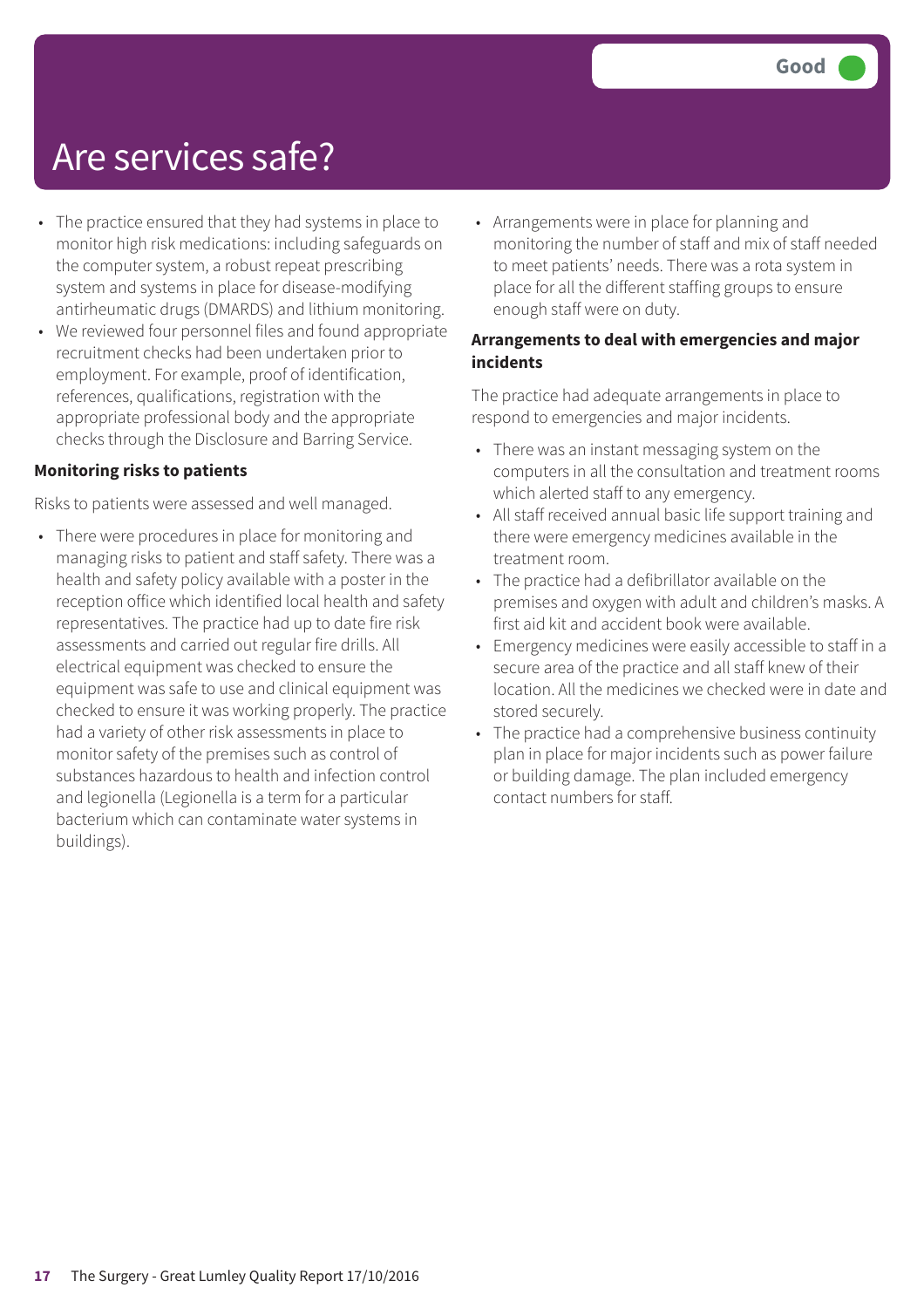### Are services effective?

(for example, treatment is effective)

## **Our findings**

### **Effective needs assessment**

The practice assessed needs and delivered care in line with relevant and current evidence based guidance and standards, including National Institute for Health and Care Excellence (NICE) best practice guidelines.

- The practice had systems in place to keep all clinical staff up to date. Staff had access to guidelines from NICE and used this information to deliver care and treatment that met patients' needs.
- The practice monitored that these guidelines were followed through risk assessments, audits and random sample checks of patient records.

### **Management, monitoring and improving outcomes for people**

The practice used the information collected for the Quality and Outcomes Framework (QOF) and performance against national screening programmes to monitor outcomes for patients. (QOF is a system intended to improve the quality of general practice and reward good practice). The most recent published results were 100% of the total number of points available with an exception reporting rate of 7.3% which was lower than local (8.2%) and national (9.2%) averages. (Exception reporting is the removal of patients from QOF calculations where, for example, the patients are unable to attend a review meeting or certain medicines cannot be prescribed because of side effects).

This practice was not an outlier for any QOF (or other national) clinical targets. Data from 2014/2015 showed:

• Performance for diabetes related indicators was similar to the local and national average.

The percentage of patients with diabetes, on the register, who had had influenza immunisation in the preceding 1 August to 31 March (01/04/2014 to 31/03/2015) was 96% with a local average of 96% and national average of 94%.

The percentage of patients with diabetes, on the register, in whom the last blood pressure reading (measured in the preceding 12 months) was 140/80 mmHg or less (01/04/ 2014 to 31/03/2015) was 87% which was above the local average of 79% and the national average of 78%.

• Performance for mental health related indicators was similar to the national average. The percentage of

patients with schizophrenia, bipolar affective disorder and other psychoses whose alcohol consumption had been recorded in the preceding 12 months (01/04/2014 to 31/03/2015) was 93% compared to the national average of 90%.

There was evidence of quality improvement including clinical audit.

- There had been several clinical audits completed in the last two years, three of these were completed audits where the improvements made were implemented and monitored.
- The practice participated in local audits, national benchmarking, accreditation and peer review.
- Findings were used by the practice to improve services. For example, recent action taken as a result of audit following Health Protection Agency Guidelines regarding antibiotic prescribing included a reduction in urine specimens sent for culture as per national guidance.
- Staff had the skills, knowledge and experience to deliver effective care and treatment. Further education had been undertaken with regard to antibiotic prescribing, dermatology, cardiology and gynaecology and the practice could provide evidence as to their effectiveness in reducing referrals to secondary care. This also resulted in providing care more quickly and closer to home for their patients.
- The practice had provided a C-reactive protein (CRP) machine which had contributed to appropriate prescribing for patients and a reduction in antibiotic prescribing (out of a total of 77 patients tested over 7 months, only 17 received antibiotics - a reduction of 78% from the previous year) and the CCG were monitoring use of this machine and considering rolling it out to other practices. (C-reactive protein (CRP) is produced by the liver and the level of CRP rises when there is inflammation throughout the body indicating infection).
- GPs had completed extra training in cardiology, dermatology and gynaecology, following identification of high referral rates in these areas. As a result of this we were shown figures to support a reduction in referrals to secondary care in the last year as follows,
- Referrals to dermatology had reduced by seven patients (41%) in quarter 1 2014/2015 to quarter 1 2015/2016 (with an increased direct referral rate to plastic surgery to remove facial Basal Cell Carcinoma/Squamous Cell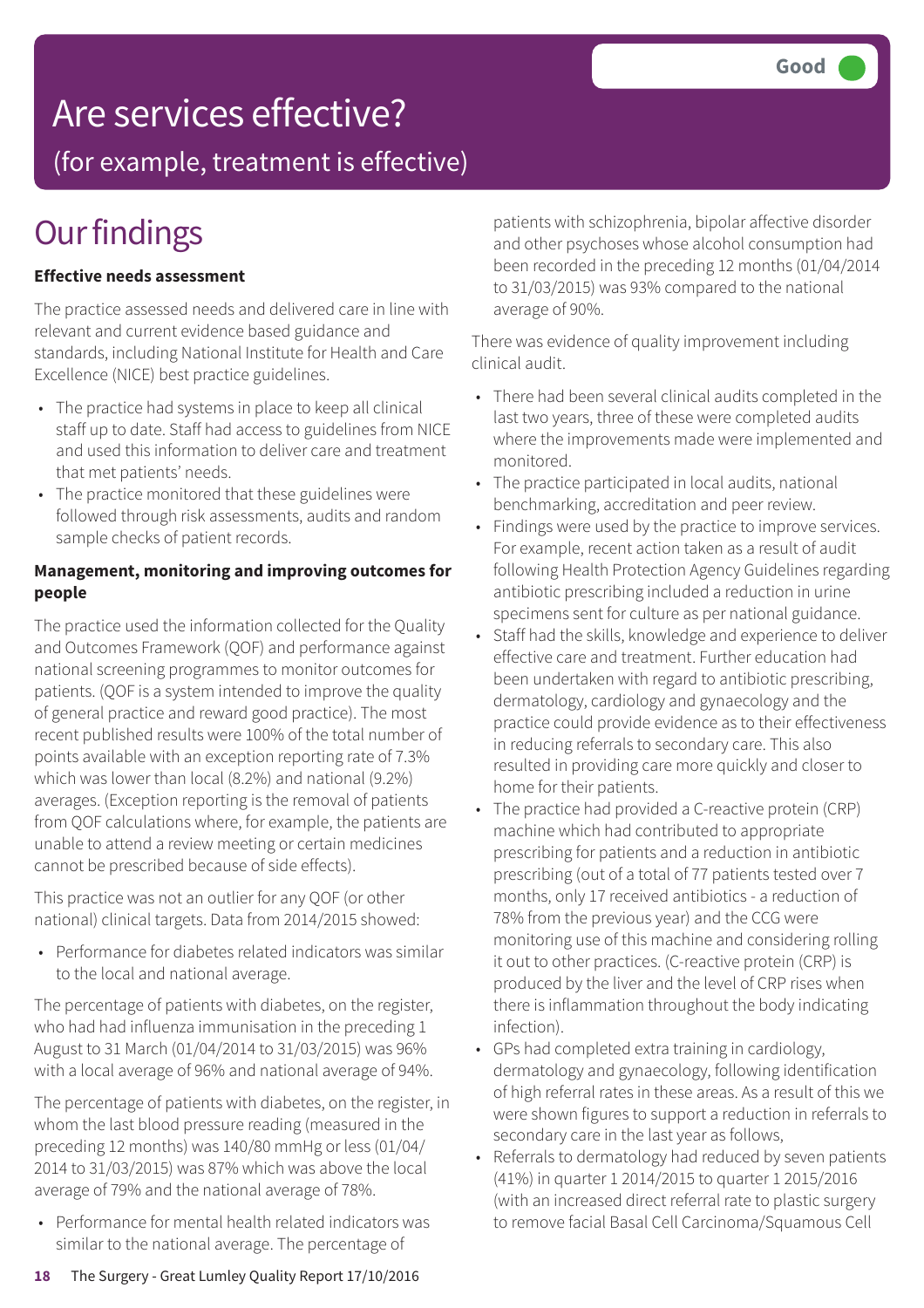## Are services effective?

### (for example, treatment is effective)

Carcinoma or Melanoma). The practice told us that they had been able to refer eleven patients directly to plastic surgery because of their increased knowledge, thereby reducing costs and trauma to patients.

- Following further cardiology training undertaken by one of the GPs during his GP training, referrals to cardiology had reduced by 15 patients (37%) from quarter 1 2014/ 2015 to quarter 1 2015/2016.
- For over a year the practice had been taking part in peer review of referrals to ENT, orthopaedics, gynaecology and other areas of high referral activity with neighbouring practices. Referrals were reviewed against the Clinical Support Information from the CCG.
- The practice participated in using in-house second opinions regarding referrals and GP Registrars and F2 Doctors received tutorials regarding referrals.
- The practice held a "at risk of Diabetes" register which had 429 patients. They had been providing reviews with the nurse practitioner with personalised and targeted advice for the last two years. The aim of this clinic was to encourage patients to make lifestyle changes to prevent the development of type 2 diabetes and its associated complications. This was originally funded by the 'improving outcomes scheme' in conjunction with the CCG but was now funded by the practice (since March 2016).

Improvements had been seen in 33 patients (7.7%) with 20 (4.7%) who now had a normal HbA1c of less than 41mmol/ mol so they were no longer at risk of developing type 2 diabetes (if they maintained their HbA1c at this level or below).

A further 13 (3%) had reduced their HbA1c thereby reducing their risk of developing type 2 diabetes. These patients were still at risk of developing type 2 diabetes, however 11 (85%) of these patients who were at high risk of developing the disease (HbA1c 45-47 mmol/mol) had reduced their HbA1c value to being at low risk of developing the disease (HbA1c 42-44mmol/mol).

Information about patients' outcomes was used to make improvements such as: improvement was made to appropriate inhaler treatment for asthma and chronic obstructive pulmonary disease sufferers.

### **Effective staffing**

Staff had the skills, knowledge and experience to deliver effective care and treatment.

- The practice had an induction programme for all newly appointed staff. This covered such topics as safeguarding, infection prevention and control, fire safety, health and safety and confidentiality.
- The practice could demonstrate how they ensured role-specific training and updating for relevant staff. For example, for those reviewing patients with long-term conditions.
- Staff administering vaccines and taking samples for the cervical screening programme had received specific training which had included an assessment of competence. Staff who administered vaccines could demonstrate how they stayed up to date with changes to the immunisation programmes, for example by access to on line resources and discussion at practice meetings.
- The learning needs of staff were identified through a system of appraisals, meetings and reviews of practice development needs. Staff had access to appropriate training to meet their learning needs and to cover the scope of their work. This included ongoing support, one-to-one meetings, coaching and mentoring, clinical supervision and facilitation and support for revalidating GPs. All staff had received an appraisal within the last 12 months.
- Staff received training that included: safeguarding, fire safety awareness, basic life support and information governance, however we found that some safeguarding children and information governance training was overdue. We were told by the practice that this would be done as a priority following the inspection. Staff had access to and made use of e-learning training modules and in-house training.

### **Coordinating patient care and information sharing**

The information needed to plan and deliver care and treatment was available to relevant staff in a timely and accessible way through the practice's patient record system and their intranet system.

- This included care and risk assessments, care plans, medical records and investigation and test results.
- The practice shared relevant information with other services in a timely way, for example when referring patients to other services.

Staff worked together and with other health and social care professionals to understand and meet the range and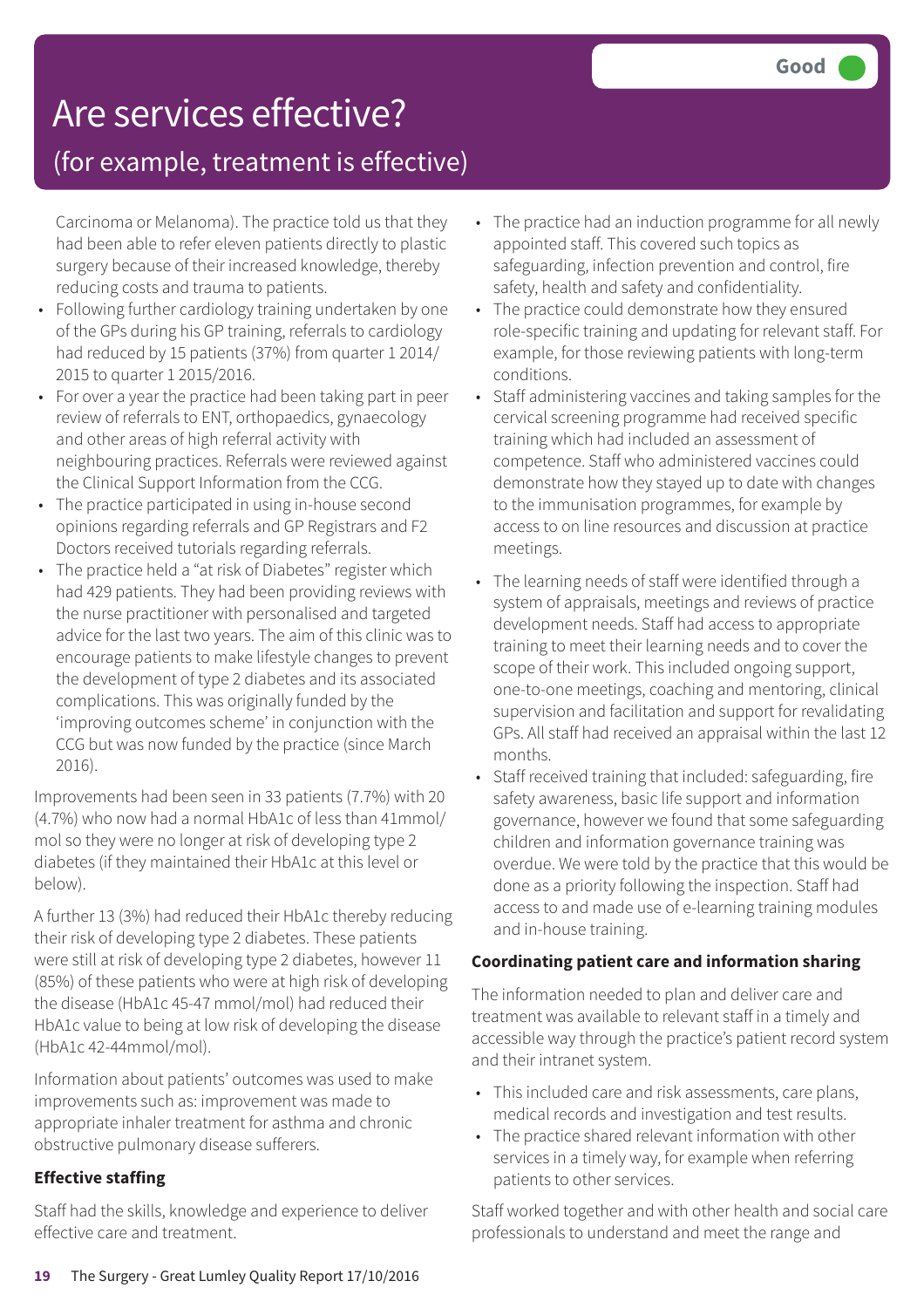## Are services effective? (for example, treatment is effective)

complexity of patients' needs and to assess and plan ongoing care and treatment. This included when patients moved between services, including when they were referred, or after they were discharged from hospital. Meetings took place with other health care professionals on a monthly basis when care plans were routinely reviewed and updated for patients with complex needs.

### **Consent to care and treatment**

Staff sought patients' consent to care and treatment in line with legislation and guidance.

- Staff understood the relevant consent and decision-making requirements of legislation and guidance, including the Mental Capacity Act 2005.
- When providing care and treatment for children and young people, staff carried out assessments of capacity to consent in line with relevant guidance.
- Where a patient's mental capacity to consent to care or treatment was unclear the GP or practice nurse assessed the patient's capacity and, recorded the outcome of the assessment.
- The process for seeking consent was monitored through patient records audits.

### **Supporting patients to live healthier lives**

The practice identified patients who may be in need of extra support. For example:

• Patients receiving end of life care, carers, those at risk of developing a long-term condition and those requiring advice on their diet, smoking and alcohol cessation and those who were at risk of unplanned admission to hospital. Patients were signposted to the relevant service.

• A dietician and smoking cessation advice was available.

The practice's uptake for the cervical screening programme was 85%, which was higher than the CCG average of 83% and the national average of 82%. The bowel screening uptake was 67% which was higher than the local average of 62% and the national average of 58%, and the breast screening uptake was 78% which was higher than the local average of 76% and the national average of 72%.

There was a policy to offer telephone reminders for patients who did not attend for their cervical screening test. The practice demonstrated how they encouraged uptake of the screening programme by using information in different languages and for those with a learning disability and they ensured a female sample taker was available. The practice also encouraged its patients to attend national screening programmes for bowel and breast cancer screening and results were higher than local and national figures. There were failsafe systems in place to ensure results were received for all samples sent for the cervical screening programme and the practice followed up women who were referred as a result of abnormal results.

Childhood immunisation rates for the vaccinations given were comparable to CCG/national averages. For example, childhood immunisation rates for the vaccinations given to under two year olds ranged from 98% to 100% and five year olds from 95% to 98%.

Patients had access to appropriate health assessments and checks. These included health checks for new patients and NHS health checks for patients aged 40–74. Appropriate follow-ups for the outcomes of health assessments and checks were made, where abnormalities or risk factors were identified.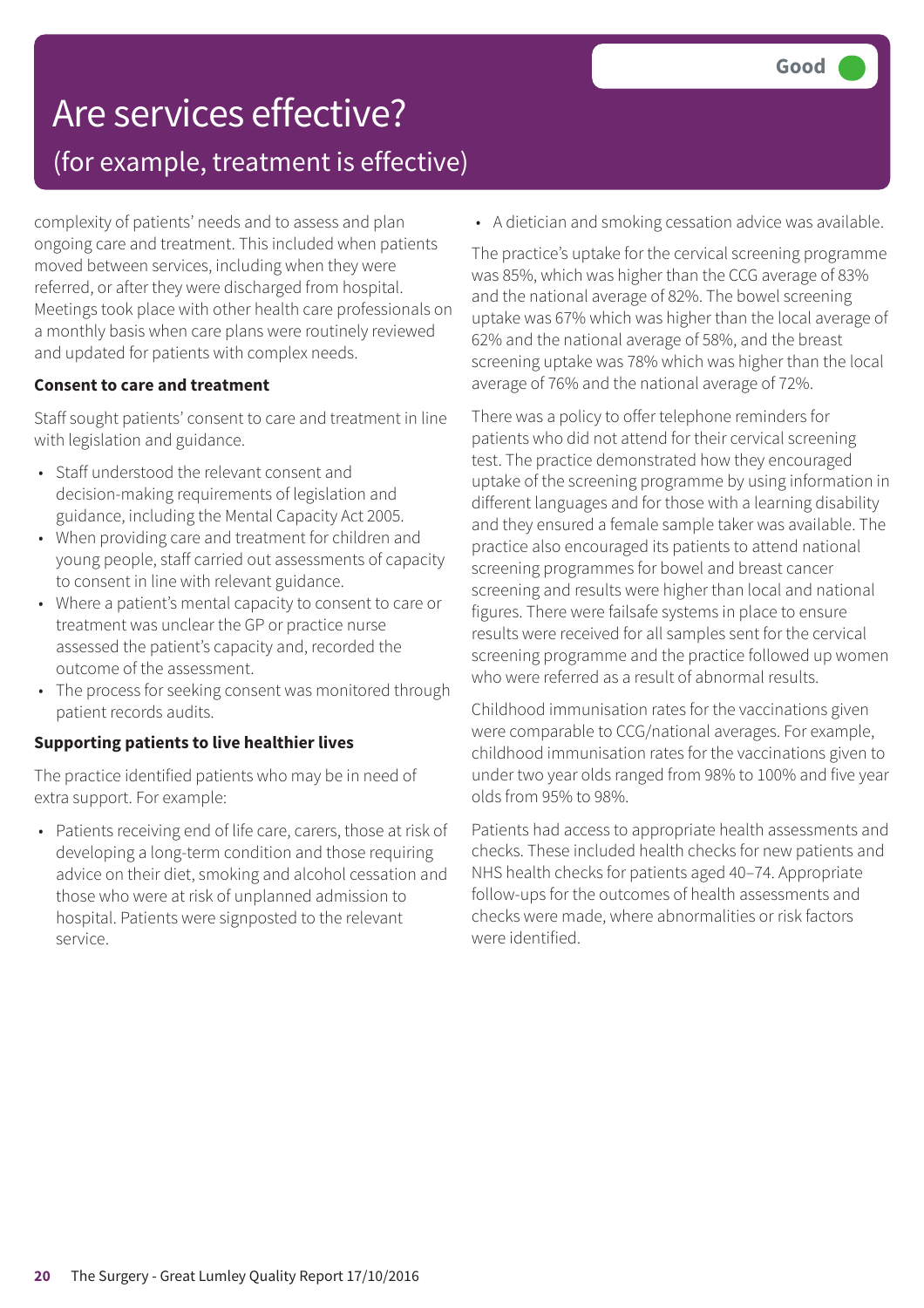# Are services caring?

## **Our findings**

### **Kindness, dignity, respect and compassion**

We observed members of staff were extremely kind, courteous and helpful to patients and treated them with dignity and respect.

- Curtains were provided in consulting rooms to maintain patients' privacy and dignity during examinations, investigations and treatments.
- We noted that consultation and treatment room doors were closed during consultations; conversations taking place in these rooms could not be overheard.
- Reception staff knew when patients wanted to discuss sensitive issues or appeared distressed they could offer them a private room to discuss their needs.
- Staff and patients gave us numerous examples of kindness and compassion. We were told that vulnerable or elderly patients living alone were regularly taken home by staff members to ensure their safety. Staff told us about their search into the town of Chester-Le-Street for a confused patient suffering from dementia who had left the practice alone.
- The practice worked in partnership with the Women's Union and had devised and implemented a scheme whereby hygiene packs were given to vulnerable patients who were admitted to hospital, they also gave poorly and distressed children knitted teddy bears.
- One staff member told us of the outstanding support she had been given by the whole team following a bereavement.

All of the 34 patient Care Quality Commission comment cards we received were positive about the service experienced. Patients said they felt the practice offered an excellent service and staff were helpful, caring and treated them with dignity and respect. We also collected eight patient questionnaires which we gave out on the day and they were aligned to these views.

We spoke with three members of the patient participation group (PPG) and received feedback questionnaires from three more. They also told us they were more than satisfied with the care provided by the practice and said their dignity and privacy was respected. They told us that the practice

listened to them. Action taken as a result of PPG collaboration included the implementation of appointment cards and text appointment reminders to minimise no shows which had a positive effect. Comment cards highlighted that staff responded very compassionately when they needed help and provided support when required.

Results from the national GP patient survey showed patients overwhelmingly felt they were treated with compassion, dignity and respect. The practice was above average for its satisfaction scores on consultations with GPs and nurses. For example:

- 100% of patients said the GP was good at listening to them compared to the clinical commissioning group (CCG) average of 91% and the national average of 89%.
- 100% of patients said the GP gave them enough time compared to the CCG average of 90% and the national average of 87%.
- 100% of patients said they had confidence and trust in the last GP they saw compared to the CCG average of 97% and the national average of 95%.
- 99% of patients said the last GP they spoke to was good at treating them with care and concern compared to the national average of 85%.
- 99% of patients said the last nurse they spoke to was good at treating them with care and concern compared to the national average of 91%.
- 95% of patients said they found the receptionists at the practice helpful compared to the CCG average of 90% and the national average of 87%.

### **Care planning and involvement in decisions about care and treatment**

Patients told us they felt involved in decision making about the care and treatment they received. They also told us they felt listened to and supported by staff and had sufficient time during consultations to make an informed decision about the choice of treatment available to them. Patient feedback from the comment cards we received was also positive and aligned with these views. We also saw that care plans were personalised. We were told by a GP that they would telephone patients who had had an unplanned admission to hospital to ask them what they thought could have prevented the admission.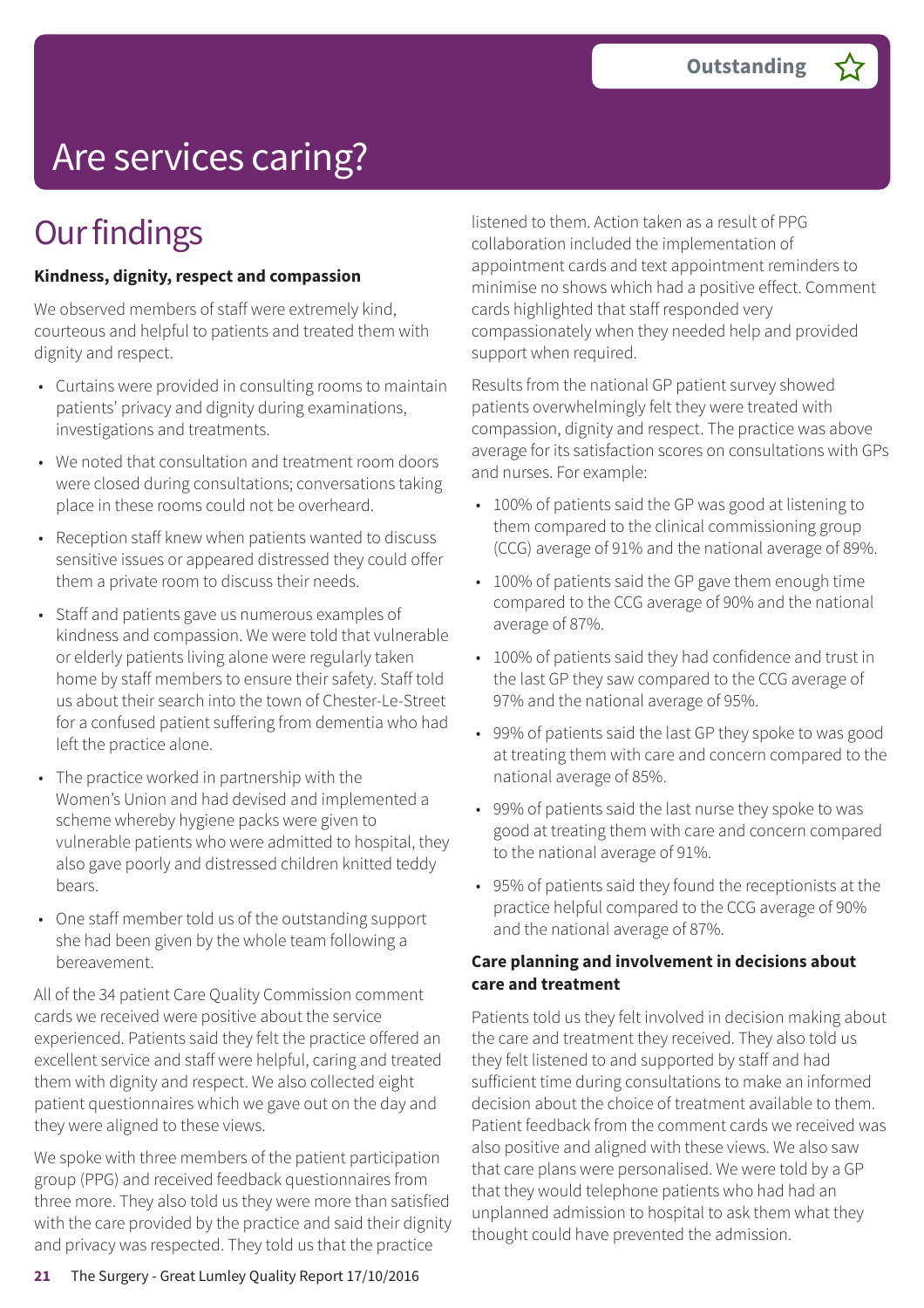### Are services caring?

Results from the national GP patient survey showed patients responded positively to questions about their involvement in planning and making decisions about their care and treatment. The practice told us that they regularly reviewed the patient survey and responded to results accordingly. Results were above local and national averages. For example:

- 99% of patients said the last GP they saw was good at explaining tests and treatments compared to the CCG average of 89% and the national average of 86%.
- 97% of patients said the last GP they saw was good at involving them in decisions about their care compared to the national average of 82%.
- 97% of patients said the last nurse they saw was good at involving them in decisions about their care compared to the national average of 85%.

The practice greatly valued patient satisfaction and had implemented staff reward schemes dependent on improved patient survey results. The two schemes were the 'extra mile scheme' and the 'make a difference scheme' which were quarterly awards to staff to reward good service. They told us that they had focussed on shared decision making with their patients to improve patient survey results. We were shown evidence on the day to confirm that patient survey results had improved recently and they were significantly better than CCG and national averages.

The practice provided facilities to help patients be involved in decisions about their care:

- Staff told us that translation services were available for patients who did not have English as a first language. We saw notices in the reception areas informing patients this service was available.
- Information leaflets were available in easy read format.

#### **Patient and carer support to cope emotionally with care and treatment**

Patient information leaflets and notices were available in the patient waiting area which told patients how to access a number of support groups and organisations. Information about support groups was also available on the practice website.

The practice's computer system alerted GPs if a patient was also a carer. The practice had identified 123 patients as carers (2.5% of the practice list) and had a carer's champion. The Carers Association had been invited into the practice to raise awareness of their services. Written information was also available to direct carers to the various avenues of support available to them.

Staff told us that if families had suffered bereavement, the administration staff would send a sympathy card on behalf of the practice and then add them to the home visit list for a bereavement visit at an appropriate time by their usual GP.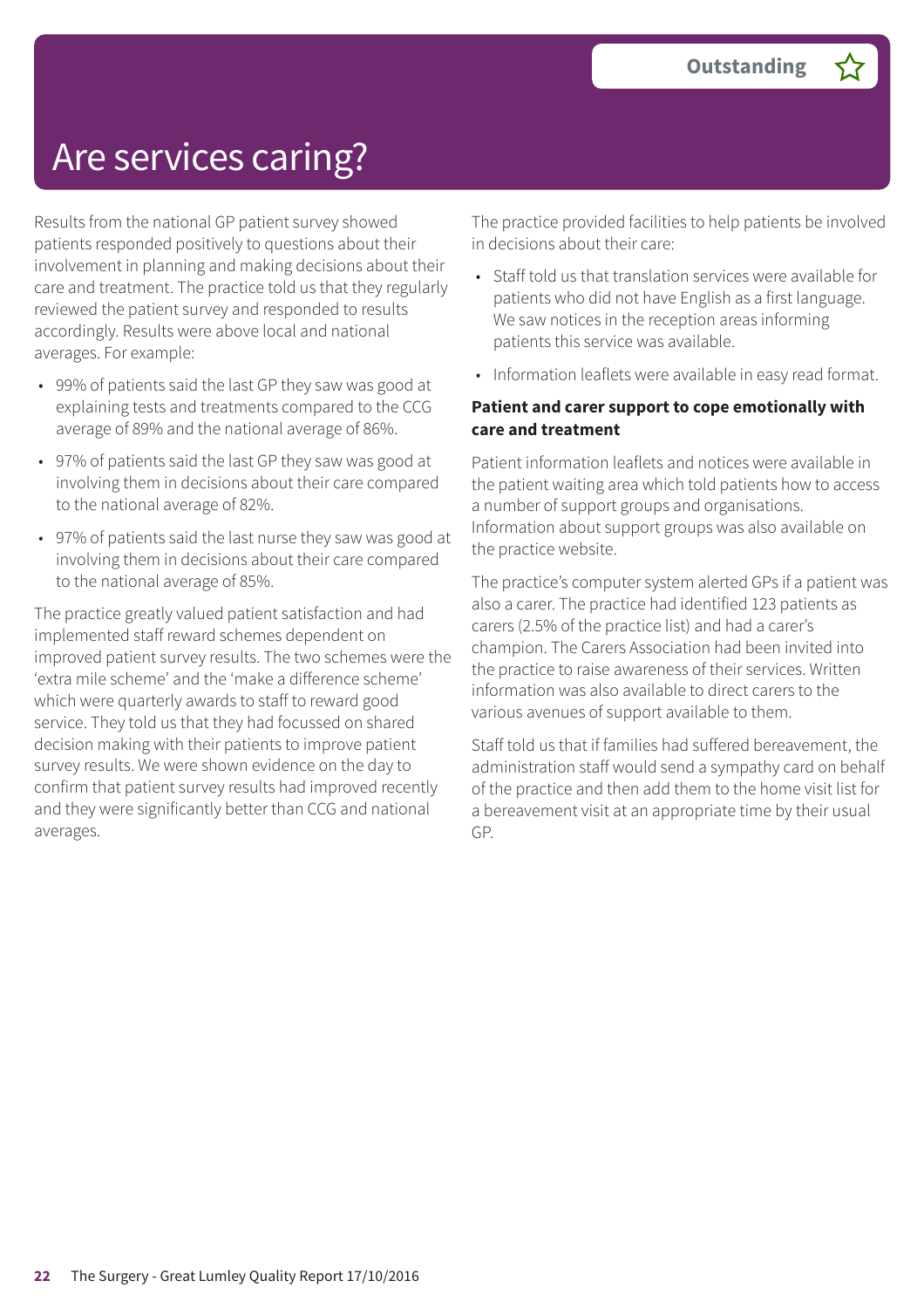# Are services responsive to people's needs?

(for example, to feedback?)

# **Our findings**

### **Responding to and meeting people's needs**

The practice reviewed the needs of its local population and engaged with the NHS England Area Team and Clinical Commissioning Group (CCG) to secure improvements to services where these were identified.

- The practice offered a 'Commuter's Clinic' on a Saturday morning from 8am to 10.45am for working patients who could not attend during normal opening hours.
- There were longer appointments available for patients with a learning disability.
- Home visits were available for older patients and patients who had clinical needs which resulted in difficulty attending the practice.
- Same day appointments were available for children and those patients with medical problems that require same day consultation.
- Patients were able to receive travel vaccinations available on the NHS and were referred to other clinics for vaccines available privately.
- There were disabled facilities and translation services available. We were told that a hearing loop had been ordered.
- The practice had put in a bid for funding to provide automatic doors for disabled access.
- The practice offered a weekend service for the frail elderly patients, including those with palliative care needs, housebound patients and care home patients. This was a joint initiative between the CCG and the Federation (which consisted of six local practices in the area). This was available from 8am to 6pm Saturday and Sunday and the local GPs were on a rota system to provide telephone consultations and appointments to these patients if required. This scheme was in its infancy but the aim was to help prevent any unnecessary hospital admissions. Patients identified by clinicians as needing the service were given a mobile contact number to talk directly to a GP.
- The practice employed a clinical pharmacist who supported staff at the practice through review of medicines prescribed, promoting best practice and providing advice for prescribing.
- Patients who were assessed as being at risk of developing diabetes were reviewed regularly by the practice nurse; this service had previously been a CCG initiative but was now funded by the practice.
- In response to the practice having high antibiotic prescribing figures, they had provided equipment to test patients at the surgery in order to determine the need for antibiotics, thereby preventing unnecessary treatment and reducing prescribing costs. We were shown evidence that these figures had improved.
- Two GPs and one practice nurse had completed extra training in the initiation of insulin in response to a reduction in this service from secondary care. The practice was one of only four who had been chosen by the CCG to provide this service in the local area.
- The practice had established good links with the local community and charities such as 'If u care share', a mental health charity. They also participated in the local newsletter each quarter.
- The practice ran a well woman clinic with extended contraceptive and women's health advice including endometrial sampling, which was overseen by a GP with extended training in gynaecology.

### **Access to the service**

The practice was open between 8.15am and 5.45pm Monday to Friday. Appointments were from 8.30am to 5.30pm daily. Telephone lines were open from 8am to 6pm daily. Extended hours appointments were offered every Saturday from 8am to 10.45am. In addition to pre-bookable appointments that could be booked up to eight weeks in advance, urgent appointments were also available for people that needed them.

Results from the national GP patient survey showed that patient's satisfaction with how they could access care and treatment was above local and national averages.

- 97% of patients were satisfied with the practice's opening hours compared to the national average of 76%.
- 96% of patients said they could get through easily to the practice by phone compared to the national average of 73%.
- 95% of patients described their experience of making an appointment as good compared to the local average of 75% and the national average of 73%.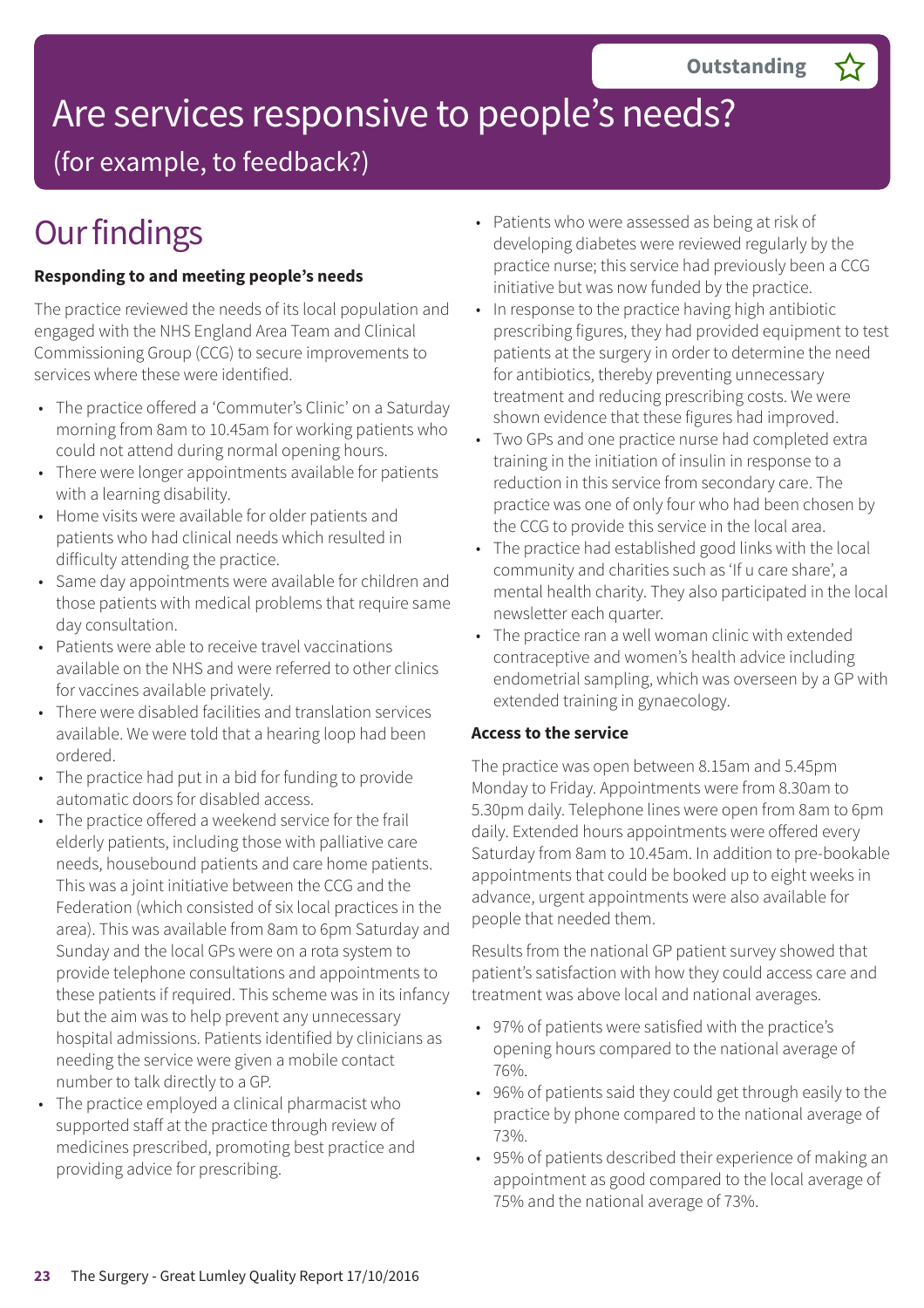# Are services responsive to people's needs?

### (for example, to feedback?)

- 98% of patients said the last appointment they got was convenient compared to the local average of 92% and the national average of 92%
- The percentage of patients who gave a positive answer to 'Generally, how easy is it to get through to someone at your GP surgery on the phone?' was 94% compared to the local average of 74% and the national average of 73%.

People told us on the day of the inspection that they were able to get appointments when they needed them.

The practice had a system in place to assess:

- whether a home visit was clinically necessary; and
- the urgency of the need for medical attention.

This would be by a telephone call from a GP to assess the situation further.

In cases where the urgency of need was so great that it would be inappropriate for the patient to wait for a GP home visit, alternative emergency care arrangements were made. Clinical and non-clinical staff were aware of their responsibilities when managing requests for home visits.

### **Listening and learning from concerns and complaints**

The practice had an effective system in place for handling complaints and concerns.

- Its complaints policy and procedures were in line with recognised guidance and contractual obligations for GPs in England.
- There was a designated responsible person who handled all complaints in the practice.
- We saw that information was available to help patients understand the complaints system in the form of a leaflet and poster.

We looked at eight complaints received in the last 12 months and found that these were satisfactorily handled, dealt with in a timely way and with openness and transparency. Lessons were learnt from individual concerns and complaints and also from analysis of trends. Action was taken as a result to improve the quality of care. For example, further staff training was undertaken following a problem with the electronic prescribing system.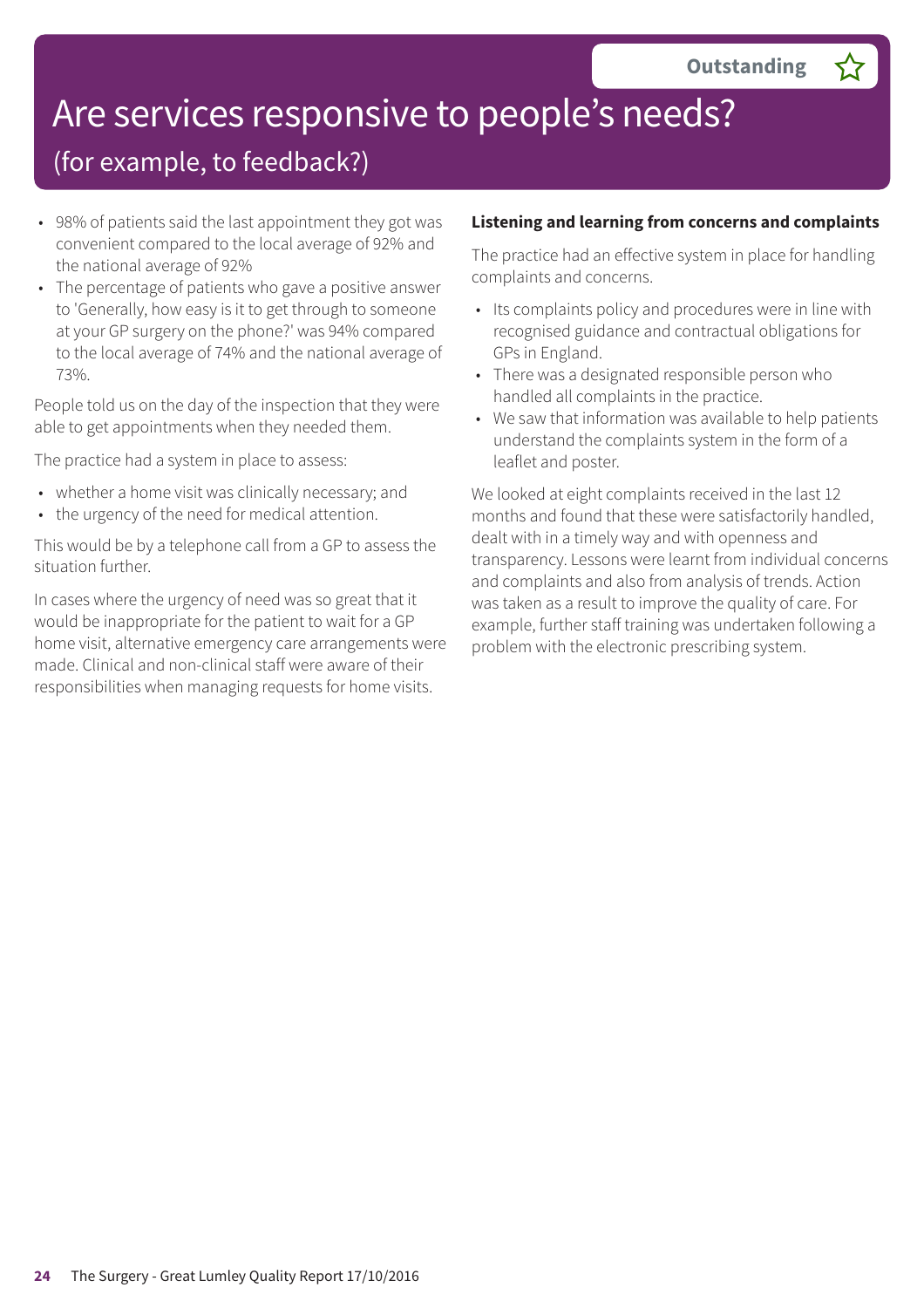(for example, are they well-managed and do senior leaders listen, learn and take appropriate action)

## **Our findings**

### **Vision and strategy**

The practice had a clear vision to deliver high quality care and promote good outcomes for patients and staff.

- The practice had a mission statement which was displayed in the waiting areas and staff knew and understood the values.
- The practice had a robust strategy and supporting business plans which reflected the vision and values and were regularly monitored.

### **Governance arrangements**

The leadership, governance and culture of the practice was used to drive and improve the delivery of high quality person-centred care. Leaders had an inspiring shared purpose and strove to deliver and motivate staff to succeed. Governance and performance management arrangements were proactively reviewed and reflected best practice. The practice had recognised a period of change and unsettlement following the loss of two key members of staff within the last year. They had implemented strategies to mitigate the negative effect of the change on their staff. The practice had an overarching governance framework which supported the delivery of the strategy and good quality care. This outlined the structures and procedures in place and ensured that:

- There was a clear staffing structure and that staff were aware of their own roles and responsibilities. The practice had two team building days each year and had used them to identify each individual's role within the organisation. This included the use of research theory to identify strengths and roles of individual team members. We were told that this had increased the team cohesion and patient survey results had considerably improved following this initiative. Feedback from staff was very positive.
- There was strong collaboration and support across all staff and a common focus on improving quality of care and people's experiences.
- Practice specific policies were implemented and were available to all staff.
- A comprehensive understanding of the performance of the practice was maintained.

• A programme of continuous clinical and internal audit was used to monitor quality and to make improvements.

**Outstanding –**

• There were robust arrangements for identifying, recording and managing risks, issues and implementing mitigating actions.

### **Leadership and culture**

On the day of inspection the senior partner in the practice demonstrated they had the experience, capacity and capability to run the practice and ensure high quality care. The senior partner told us they prioritised safe, high quality and compassionate care. Staff told us the partners were approachable and always took the time to listen to all members of staff. We were told that the practice prioritised leadership and highly valued their staff.

The provider was aware of and had systems in place to ensure compliance with the requirements of the duty of candour. (The duty of candour is a set of specific legal requirements that providers of services must follow when things go wrong with care and treatment).This included support training for all staff on communicating with patients about notifiable safety incidents. The partners encouraged a culture of openness and honesty. The practice had systems in place to ensure that when things went wrong with care and treatment:

- The practice gave affected people reasonable support, truthful information and a verbal and written apology
- The practice kept written records of verbal interactions as well as written correspondence.

There was a clear leadership structure in place and staff felt supported by management.

- Staff told us the practice held regular team meetings.
- Staff said they felt respected, valued and supported, particularly by the partners and practice manager in the practice. All staff were involved in discussions about how to run and develop the practice, and the partners encouraged all members of staff to identify opportunities to improve the service delivered by the practice.